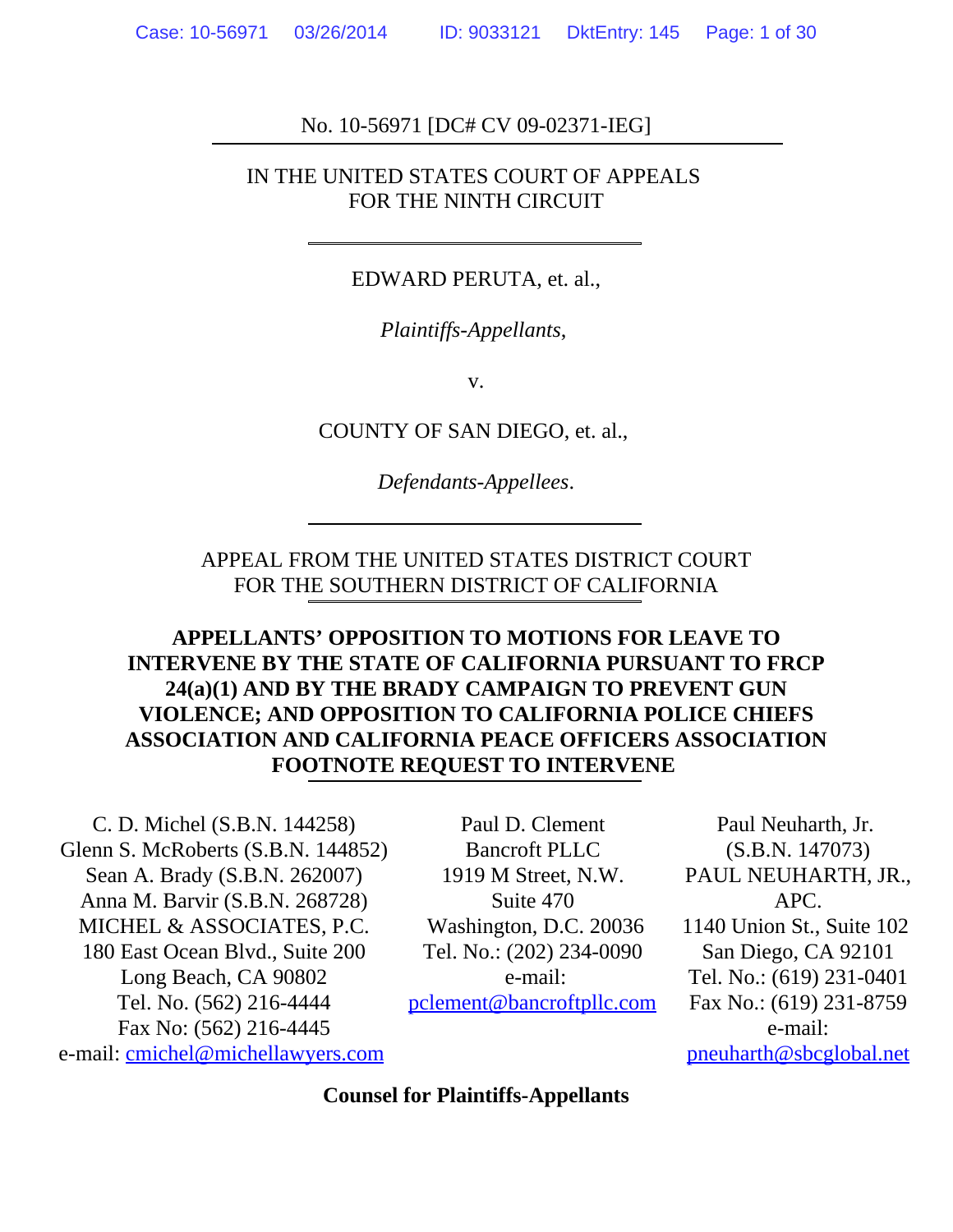# **TABLE OF CONTENTS**

# **PAGE(S)**

| I.   | LEGAL STANDARDS GOVERNING INTERVENTION  4                                                                                                                                             |                                                                                                                       |  |
|------|---------------------------------------------------------------------------------------------------------------------------------------------------------------------------------------|-----------------------------------------------------------------------------------------------------------------------|--|
| II.  | THE STATE HAS NO RIGHT TO INTERVENE UNDER FRCP 24(a)(1),<br><b>BUT PERUTA DOES NOT OPPOSE THIS COURT EXERCISING ITS</b><br><b>DISCRETION TO PERMIT THE STATE TO INTERVENE UNDER</b>   |                                                                                                                       |  |
| III. | THE BRADY CAMPAIGN'S MOTION SHOULD BE DENIED BECAUSE<br>THE ORGANIZATION DOES NOT HAVE STANDING TO INTERVENE  10                                                                      |                                                                                                                       |  |
|      | $\mathbf{A}$ .                                                                                                                                                                        | <b>Neither the Brady Campaign nor Its Members Have a</b><br><b>Concrete and Particularized Harm That Is Actual or</b> |  |
|      | <b>B.</b>                                                                                                                                                                             | <b>Reversal of the Court's Decision Will Not Redress the</b>                                                          |  |
| III. | <b>CPCA/CPOA'S FOOTNOTE SUGGESTIONS THAT THE COURT TREAT</b><br>ITS IMPROPER EN BANC PETITION AS A REQUEST TO INTERVENE<br>DOES NOT CONSTITUTE A TIMELY MOTION; IF IT IS ENTERTAINED, |                                                                                                                       |  |
|      |                                                                                                                                                                                       |                                                                                                                       |  |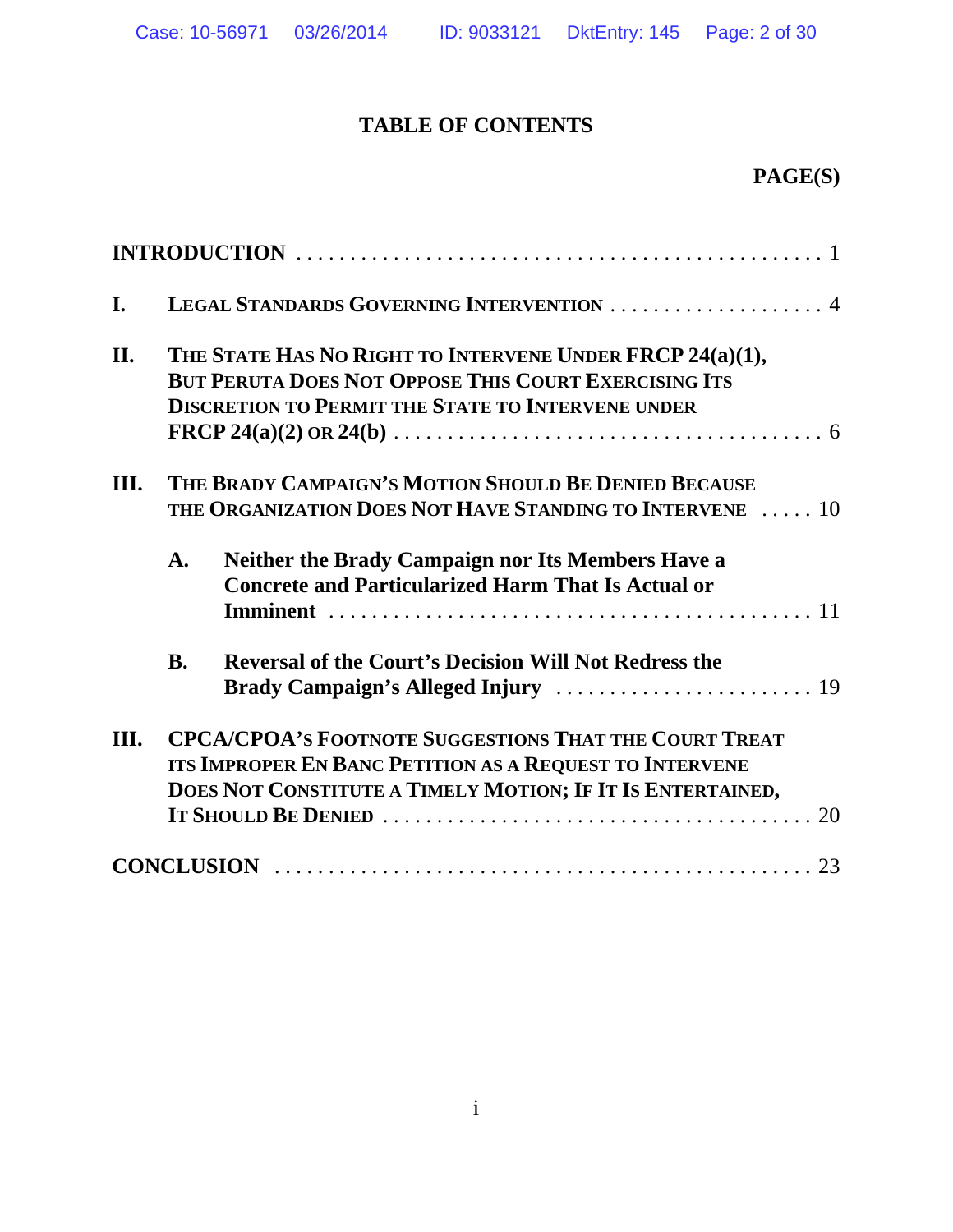# **TABLE OF AUTHORITIES**

# **PAGE(S)**

# **FEDERAL CASES**

| Arizonans for Official English v. Arizona,                     |
|----------------------------------------------------------------|
| Bates v. Jones,                                                |
| Beckman Indus., Inc. v. Int'l Ins. Co.,                        |
| Brewster v. Shasta County,                                     |
| <b>Bsharah v. United States,</b>                               |
| Carroll v. Nakatani,                                           |
| C. Delta Water Agency v. United States,                        |
| Cf. INS v. Chadha,                                             |
| Comm. for Immigrant Rights of Sonoma Cnty. v. Cnty. of Sonoma, |
| Cortez v. County of Los Angeles,                               |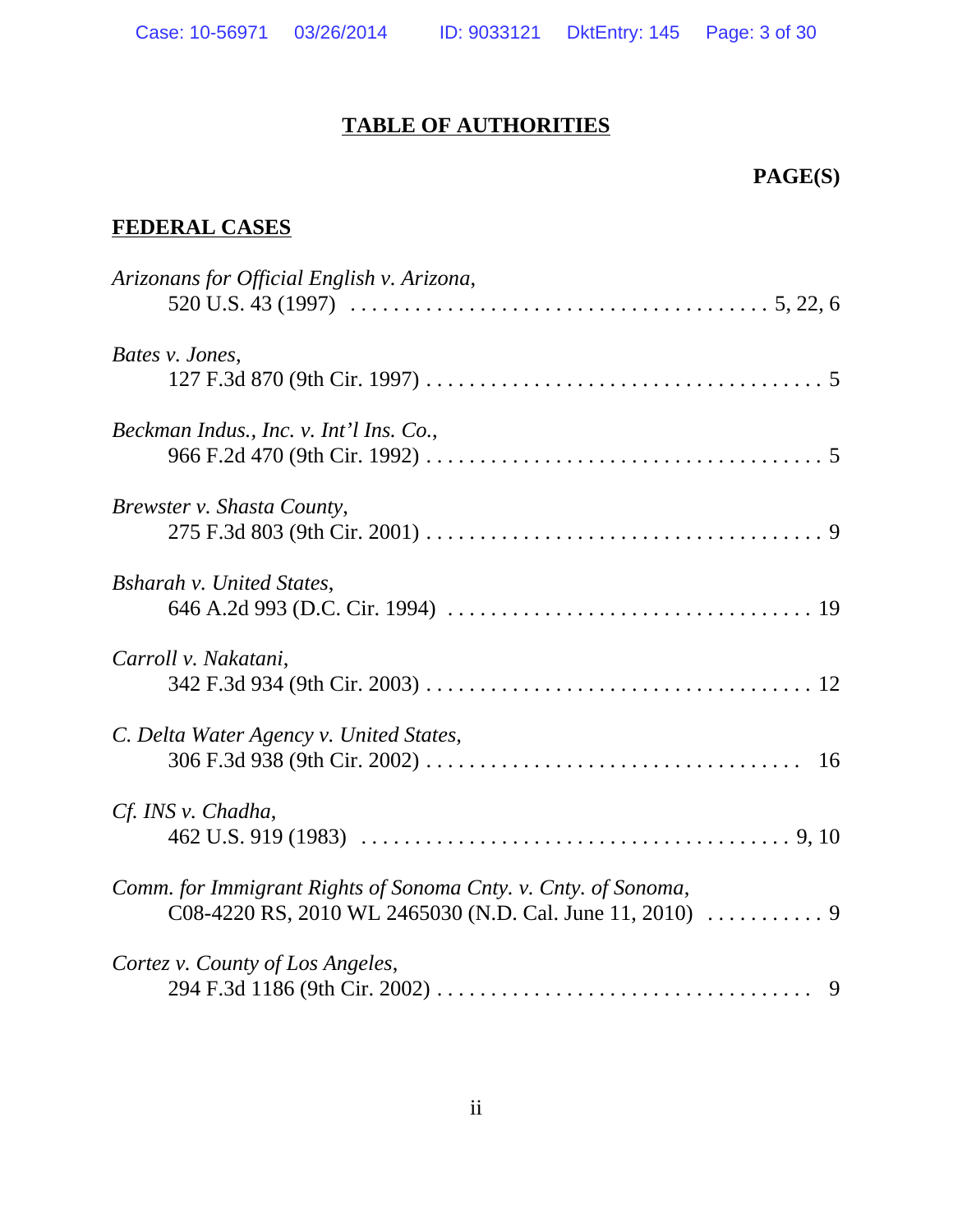### **TABLE OF AUTHORITIES**

## **PAGE(S)**

# **FEDERAL CASES (CONT.)**

| Covington v. Jefferson Co.,                                      |
|------------------------------------------------------------------|
| Day v. Apoliona,                                                 |
| DBSI/TRI IV P'ship v. United States,                             |
| Diamond v. Charles,                                              |
| Didrikson v. U.S. Dep't of the Interior,                         |
| Duke Power Co. v. Carolina Environmental Study Group, Inc.,      |
| Friends of the Earth, Inc. v. Laidlaw Envtl. Servs. (TOC), Inc., |
| Harris v. Board of Supervisors, Los Angeles County,              |
| Lujan v. Defenders of Wildlife,                                  |
| McMillian v. Monroe County, Ala.,                                |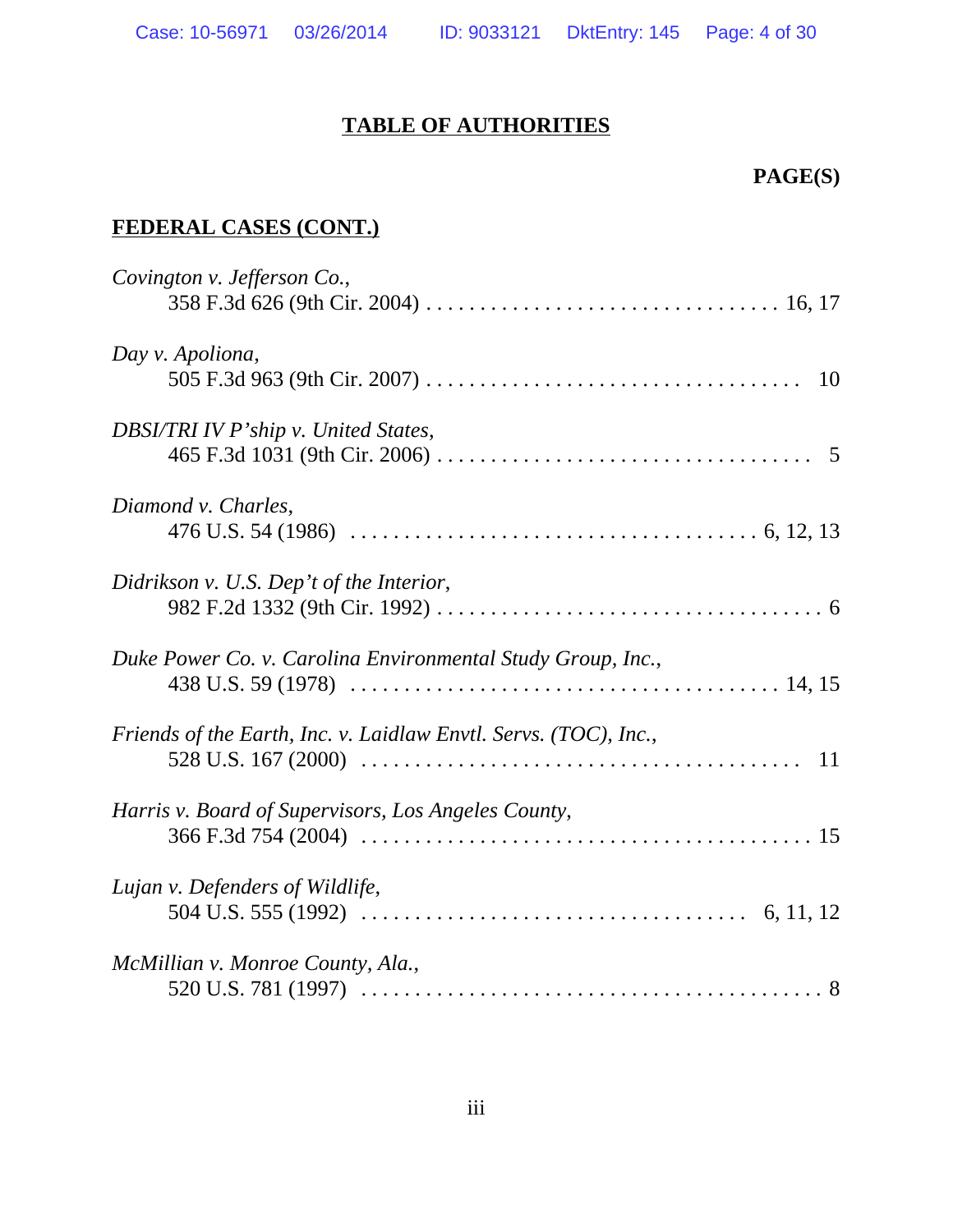### **TABLE OF AUTHORITIES**

## **PAGE(S)**

## **FEDERAL CASES (CONT.)**

| Scocca v. Smith,<br>912 F. Supp. 2d 875 (N.D. Cal. 2012) $\ldots \ldots \ldots \ldots \ldots \ldots \ldots \ldots \ldots \ldots$                                |
|-----------------------------------------------------------------------------------------------------------------------------------------------------------------|
| Spangler v. Pasadena City Bd. of Educ.,                                                                                                                         |
| Streit v. County of Los Angeles,                                                                                                                                |
| Sw. Ctr. For Biological Diversity,                                                                                                                              |
| Summers v. Earth Island Inst.,                                                                                                                                  |
| United States v. Richardson                                                                                                                                     |
| Venegas v. Cnty. of Los Angeles,<br>32 Cal.4th 820 (2004) $\ldots \ldots \ldots \ldots \ldots \ldots \ldots \ldots \ldots \ldots \ldots \ldots \ldots \qquad 9$ |
| W. Watersheds Project v. Kraayenbrink,                                                                                                                          |
| <b>STATUTES, RULES &amp; REGULATIONS</b>                                                                                                                        |
|                                                                                                                                                                 |
|                                                                                                                                                                 |
|                                                                                                                                                                 |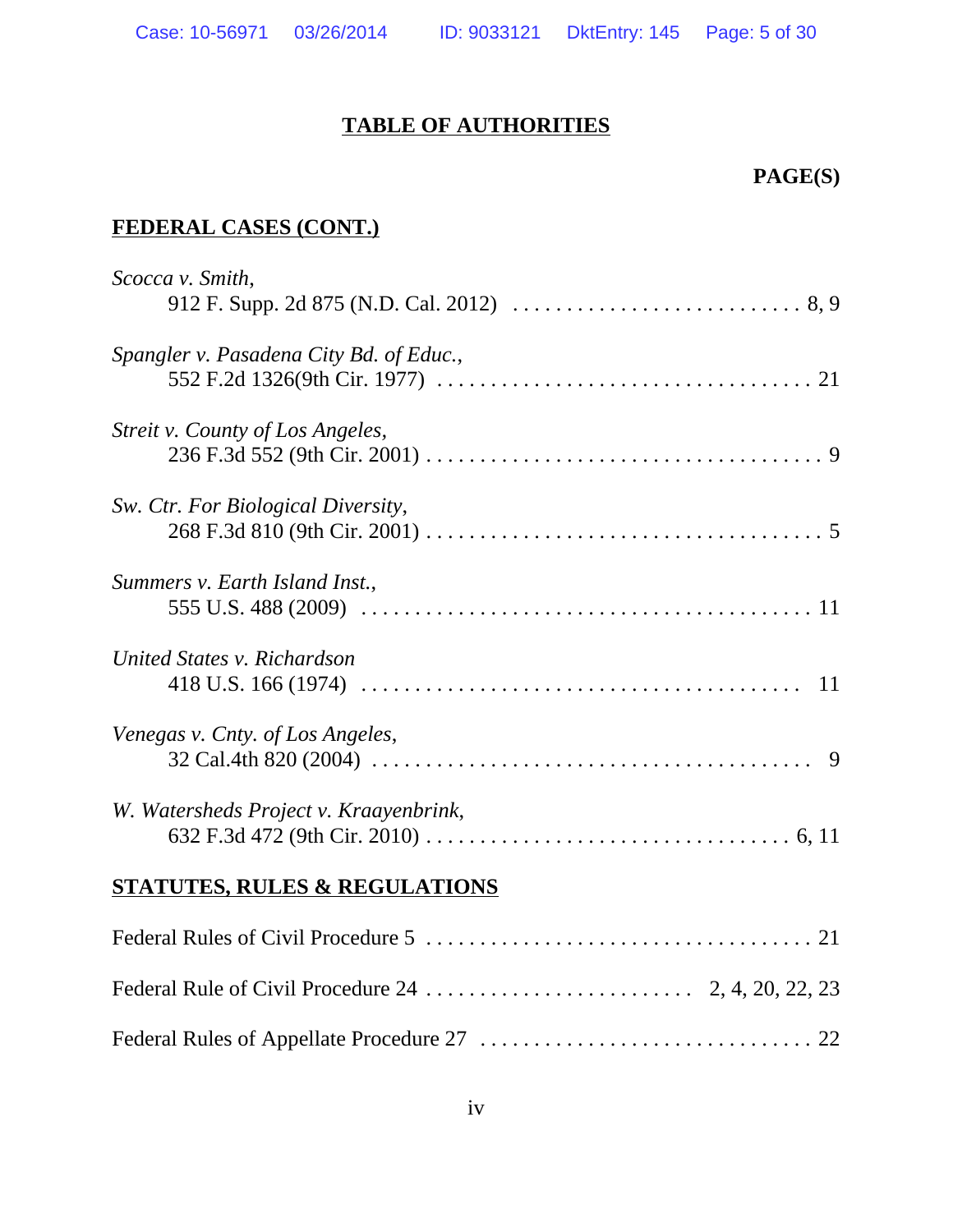#### **INTRODUCTION**

This case involves a vindicated constitutional challenge to San Diego Sheriff William Gore's policy for issuing licenses to publicly carry a handgun ("Carry Licenses"). Specifically, the Sheriff does *not* recognize a general desire to carry arms for defense of one's self or family as "good cause" for issuance of such a license to otherwise qualified applicants; rather, under the Sheriff's policy, an applicant must prove an extraordinary need for armed self-defense. ER, Vol. V, Tab 37 at 848-50. Because Mr. Peruta and his fellow Plaintiffs-Appellants ("Peruta") satisfy all other requirements for a Carry License, but could not show an extraordinary need for one that Sheriff Gore found acceptable, they challenged as prohibited by the Second Amendment and sought to prohibit enforcement of this aspect of Sheriff Gore's policy. In short, Pertua suffered a constitutional injury—the denial of his Second Amendment right to bear arms—because of Sheriff Gore's selected "good cause" policy, and he sued to prohibit the Sheriff from enforcing that unconstitutional policy.

A panel of this Court has now agreed that this policy is unconstitutional and has remanded for the district court to remedy Peruta's injury. Although the Sheriff has announced that he does not intend to seek rehearing of that decision en banc, he also has announced that he intends to remedy Peruta's injury only if and when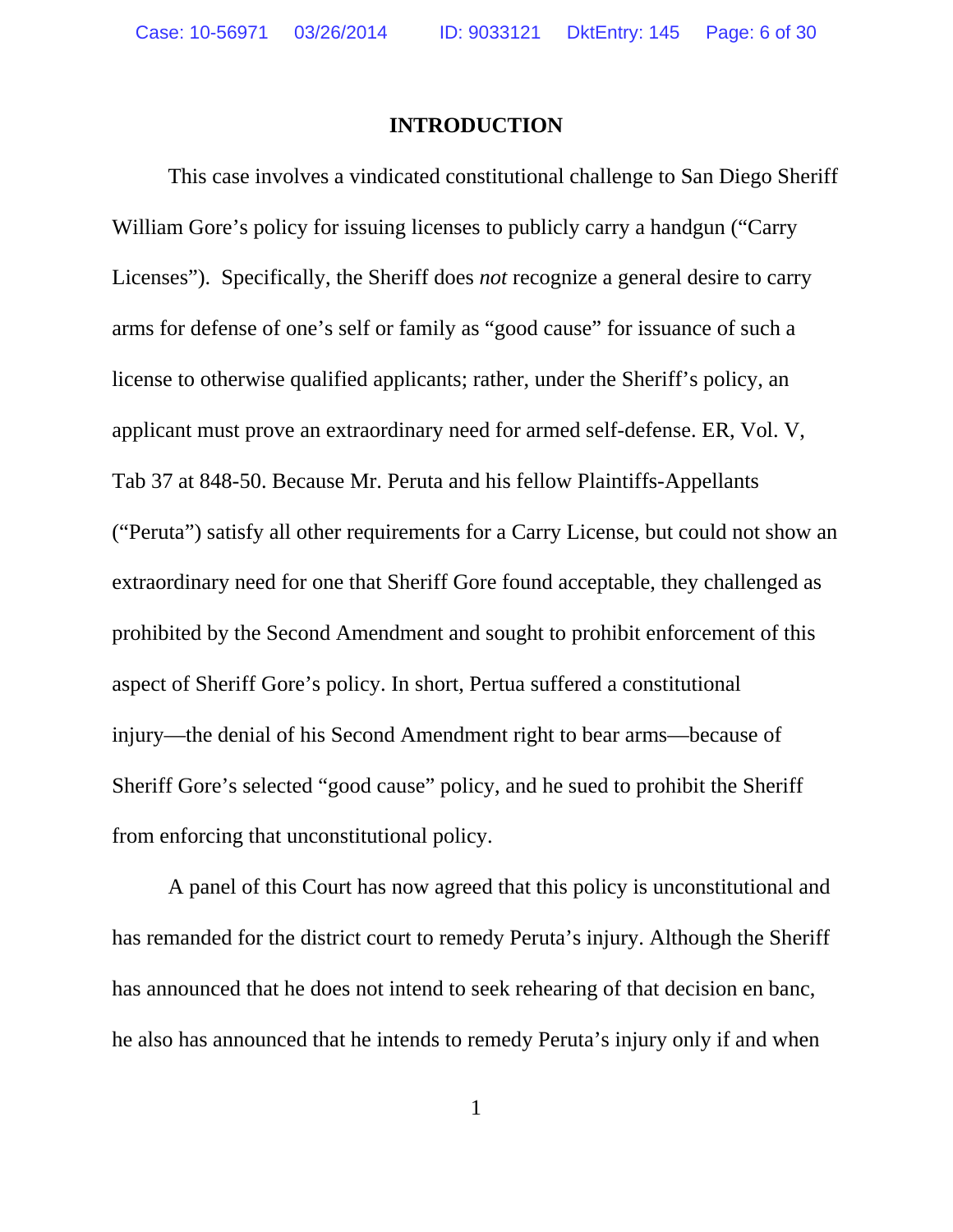he is required by court order to do so. Thus, it is clear that Peruta and Sheriff Gore remain proper parties to this case, and that their dispute continues to constitute a "case or controversy" properly before the federal court. But because Sheriff Gore has decided not to pursue rehearing en banc or certiorari, and has stated publicly that he will refrain from enforcing his unconstitutional policy once this case becomes final, various entities–the State of California ("State"), the Brady Campaign to Prevent Gun Violence ("Campaign"), and the California Police Chiefs Association ("CPCA") with the California Peace Officers Associates ("CPOA")–now seek to intervene to seek rehearing en banc or certiorari to challenge the panel's opinion on the merits.

The State seeks to intervene on three different theories: as of right under Rules 24(a)(1) or (a)(2) of the Federal Rules of Civil Procedure, or also on a permissive basis under Rule 24(b). Rule 24(a)(1) permits a state to intervene only when it has an unconditional statutory right to do so. The state does not have any such right in this case, as the statute it relies upon—28 U.S.C. § 2403—permits intervention only where no representative of the state is a party, which is not and never has been the case here. Nonetheless, under the limited and specific facts as they have now developed, Peruta does not object to this Court exercising its discretion under either Rule 24(a)(2) or 24(b) to permit the state to intervene for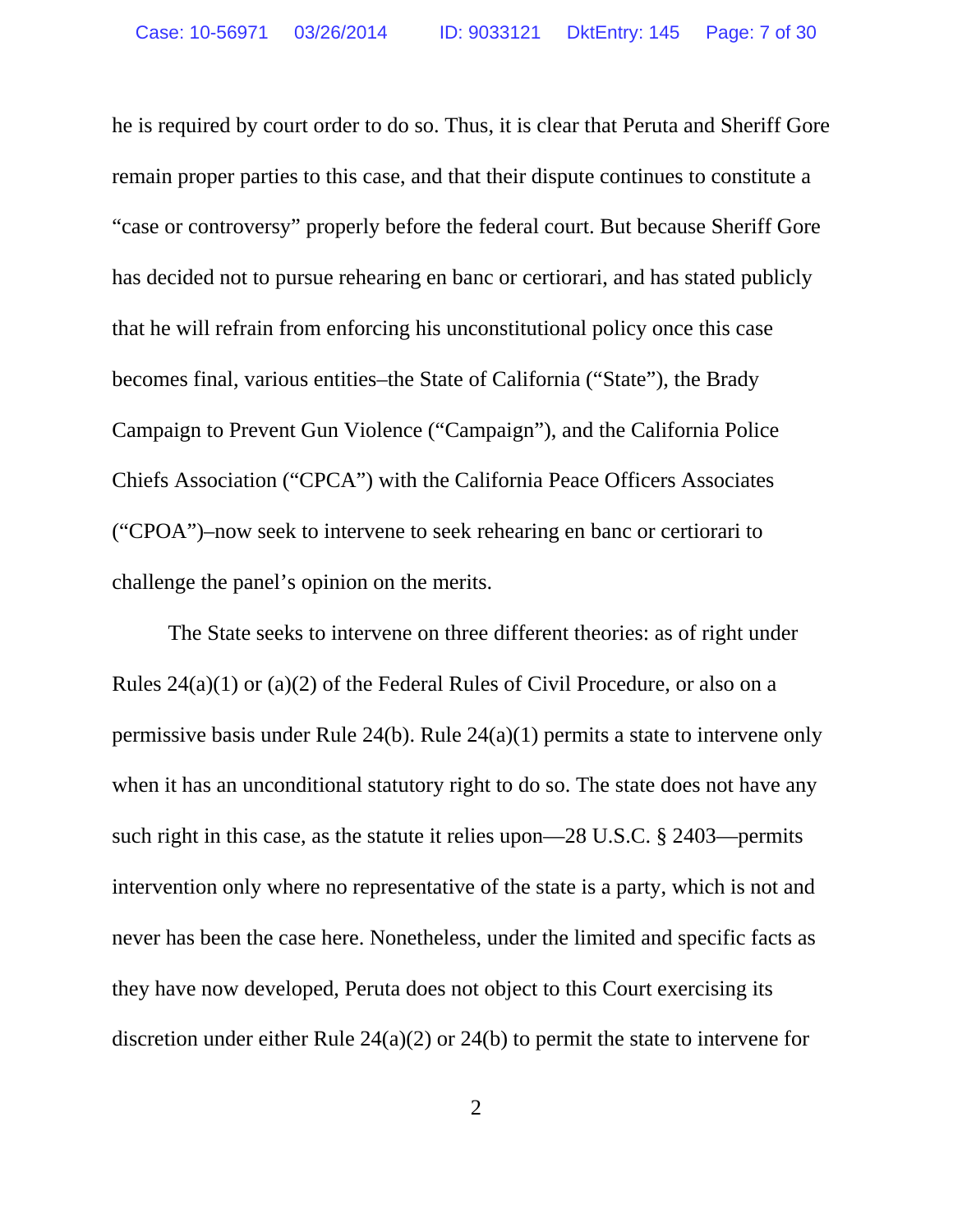the purpose of filing a petition for rehearing en banc. Of course, whether the Court should grant that petition is an entirely separate matter, and one Peruta is prepared to address should the Court entertain the petition and call for a response.

On the other hand, there is no doubt that the Campaign's motion to intervene should be denied, as neither the Campaign nor its members can establish Article III standing. The Campaign does not allege that any of its members has been denied Carry Licenses in San Diego County; nor is the Campaign responsible for Sheriff Gore's Carry License policies. And the harms that its members allege that they may suffer as a result of the panel's decision are not remotely concrete and particularized, let alone actual or imminent. To the contrary, they are precisely the kind of generalized allegations that are insufficient to demonstrate injury in fact for standing purposes. Moreover, the relief the Campaign seeks is illusory. Even if it were allowed to intervene and prevailed, neither the Campaign nor the courts would have authority to force the Sheriff to enact or implement any particular "good cause" policy. And, unlike Peruta, neither the Campaign nor its members has any right to vindicate, as there is no constitutional right to live in a county where law-abiding adults are prohibited from carrying arms pursuant to a license. The Campaign therefore has no legally cognizable injury. It merely has a policy dispute with Peruta, not a case against him. Consequently, the Court should deny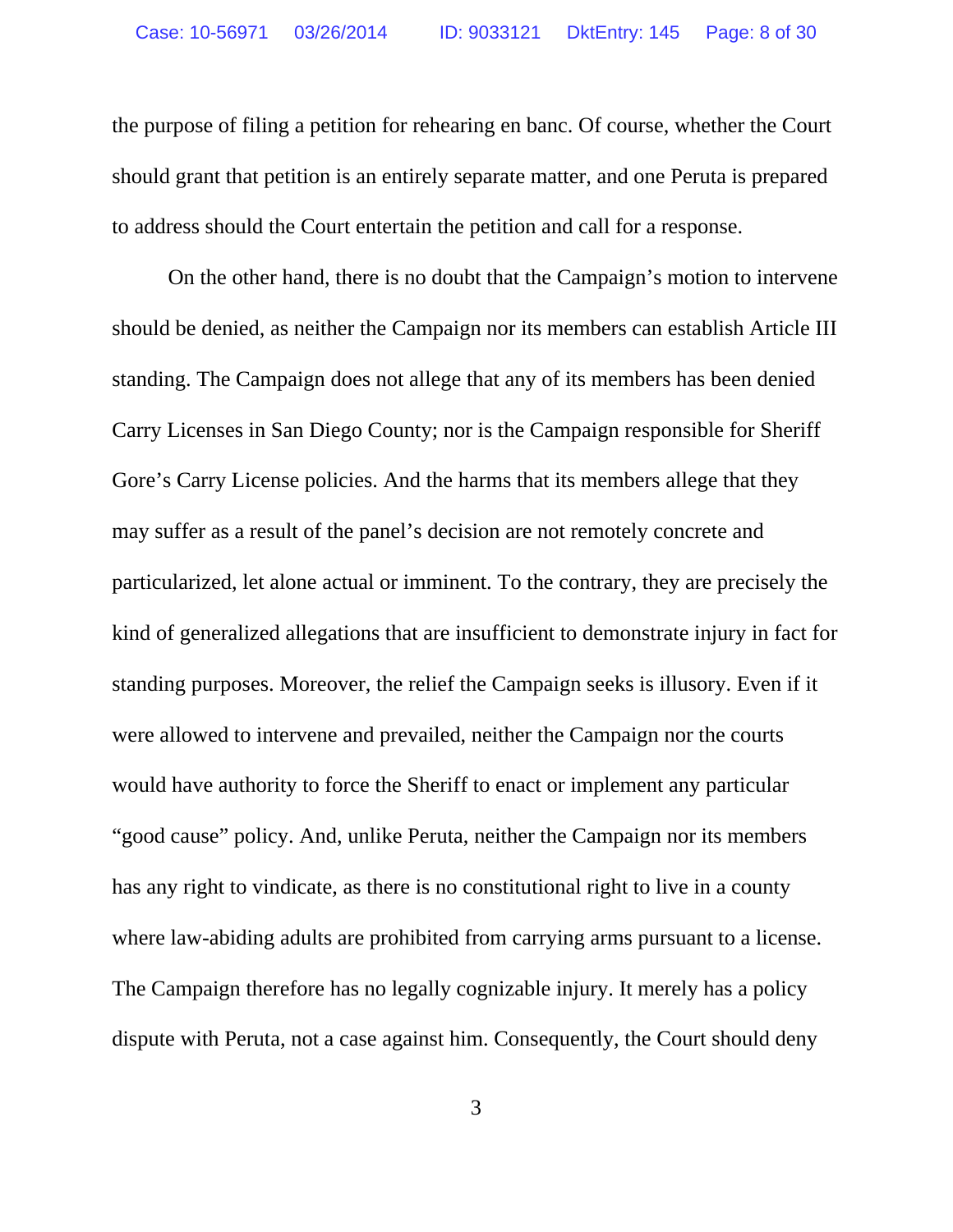the Campaign's motion to intervene for lack of standing.

Nor should the CPCA or CPOA be allowed to intervene. While their theory of standing is impossible to discern from their manifestly inadequate request to intervene, which consists of a solitary footnote found in their petition for en banc review, there is no apparent basis upon which they would have the requisite standing to intervene in this action. In any event, their offhanded request to intervene fails to comply with even the most basic procedural requirements for a proper motion, as it explains neither why they believe they have standing nor the grounds upon which they believe they may intervene. Thus, they should not be allowed to intervene.

#### **I. LEGAL STANDARDS GOVERNING INTERVENTION**

Federal Rule of Civil Procedure 24(a) provides two avenues for intervention as of right. Under Rule  $24(a)(1)$ , an applicant has the right to intervene if: (1) the motion is timely; and (2) the applicant "is given an unconditional right to intervene by a federal statute." Under Rule 24(a)(2), an applicant has the right to intervene if: (1) the motion is timely; (2) the applicant has a "significantly protectable" interest relating to the property or transaction that is the subject of the litigation; (3) the applicant is situated in a way that the disposition of the action may, as a practical matter, impair or impede that interest; and (4) the applicant's interest is not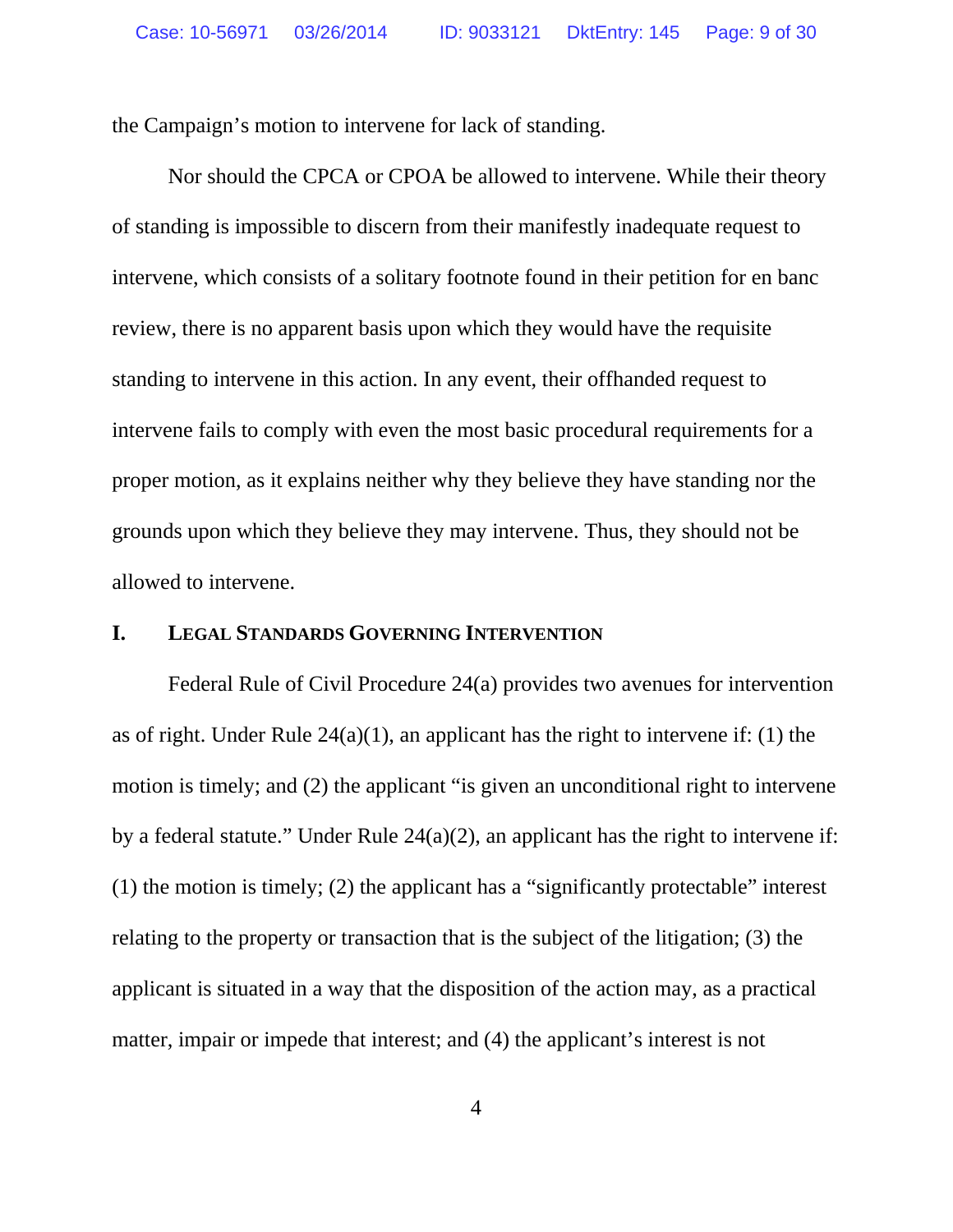adequately represented by the existing parties in the lawsuit. *DBSI/TRI IV P'ship v. United States*, 465 F.3d 1031, 1037 (9th Cir. 2006) (citing *Sw. Ctr. For Biological Diversity*, 268 F.3d 810, 817 (9th Cir. 2001)). While Rule 24(a) is liberally construed at the trial court level, intervention on appeal is "unusual and should ordinarily be allowed only for 'imperative reasons.' " *Bates v. Jones*, 127 F.3d 870, 873 (9th Cir. 1997).

Federal Rule 24(b), which governs permissive intervention, allows a party to intervene in an action when the party has "(1) an independent ground for jurisdiction; (2) a timely motion; and (3) a common question of law and fact between the movant's claim or defense and the main action." *Beckman Indus., Inc. v. Int'l Ins. Co.*, 966 F.2d 470, 473 (9th Cir. 1992); Fed. R. Civ. Proc. 24(b)(1). A government officer or agency may intervene if a claim or defense is based on a statute or executive order administered by the proposed-intervenor or a "regulation, order, requirement, or agreement issued or made under" that statute or executive order. Fed. R. Civ. Proc. 24(b)(2).

Under either intervention as of right or permissive intervention, a proposedintervenor who seeks to pursue an appeal abandoned by the original defendant must have standing to invoke the jurisdiction of the courts. As the Supreme Court has held, "[a]n intervenor cannot step into the shoes of the original party unless the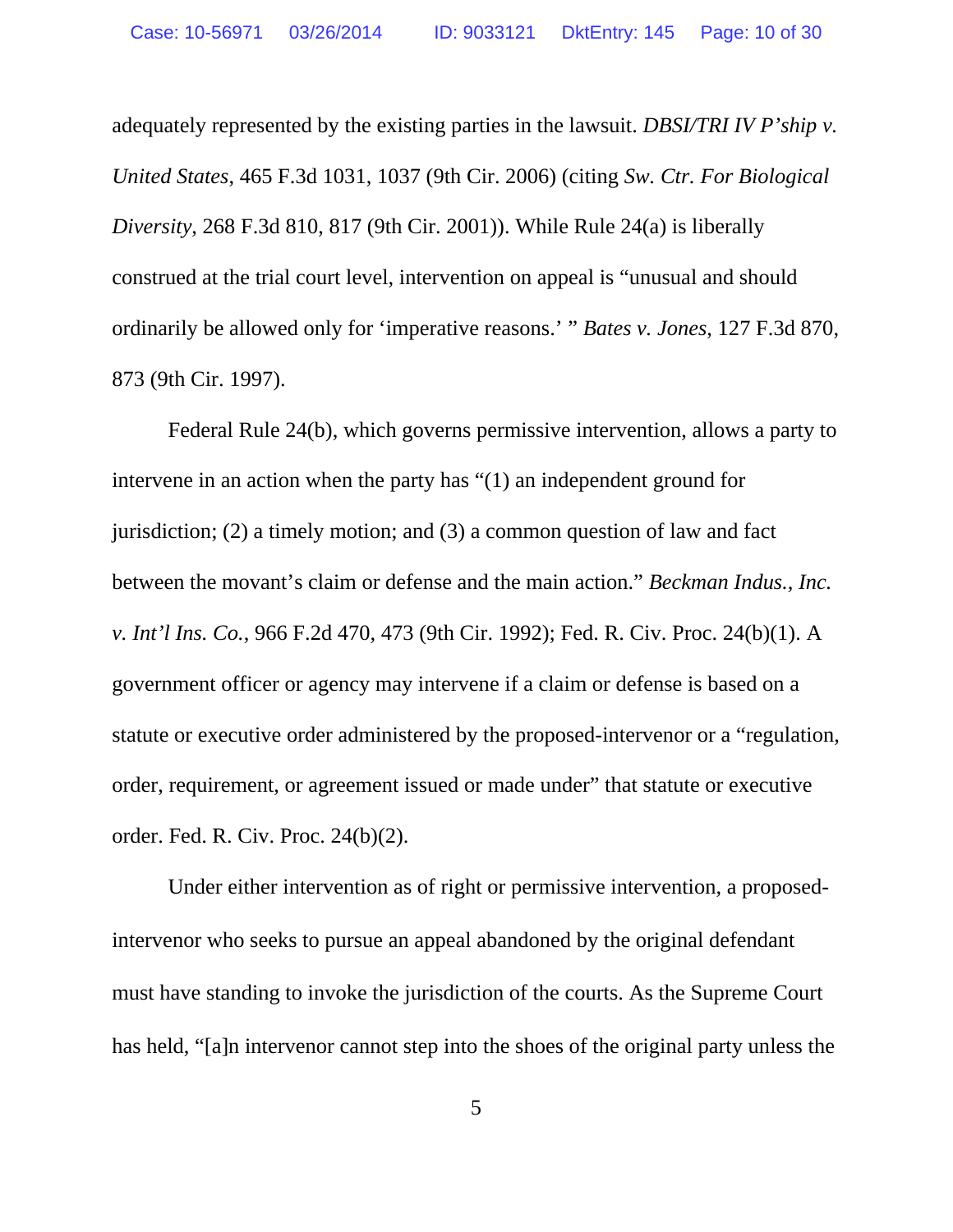intervenor independently 'fulfills the requirements of Article III" standing. *Arizonans for Official English v. Arizona*, 520 U.S. 43, 65 (1997) (quoting *Diamond v. Charles*, 476 U.S. 54, 68 (1986)). It is well-settled that Article III standing requires a party to establish "that he has suffered a concrete and particularized injury that is fairly traceable to the challenged conduct, and is likely to be redressed by a favorable judicial decision." *Lujan v. Defenders of Wildlife*, 504 U.S. 555, 560-61(1992). Absent those elements for standing, even "[a]n interest strong enough to permit intervention is not . . . a sufficient basis to pursue an appeal abandoned by the other parties.' " *W. Watersheds Project v. Kraayenbrink*, 632 F.3d 472, 482 (9th Cir. 2010) (quoting *Didrikson v. U.S. Dep't of the Interior*, 982 F.2d 1332, 1338 (9th Cir. 1992)).

### **II. THE STATE HAS NO RIGHT TO INTERVENE UNDER FRCP 24(a)(1), BUT PERUTA DOES NOT OPPOSE THIS COURT EXERCISING ITS DISCRETION TO PERMIT THE STATE TO INTERVENE UNDER FRCP 24(a)(2) OR 24(b)**

California seeks to intervene in this case pursuant to subsections  $(a)(1)$ , (a)(2), and (b) of Rule 24. Peruta does not believe that the state may intervene as of right pursuant to Rule 24(a)(1) because the statute on which the state relies in asserting that right, 28 U.S.C. § 2403(b), does not authorize intervention by the state on these facts. Nonetheless, under the limited and specific circumstances at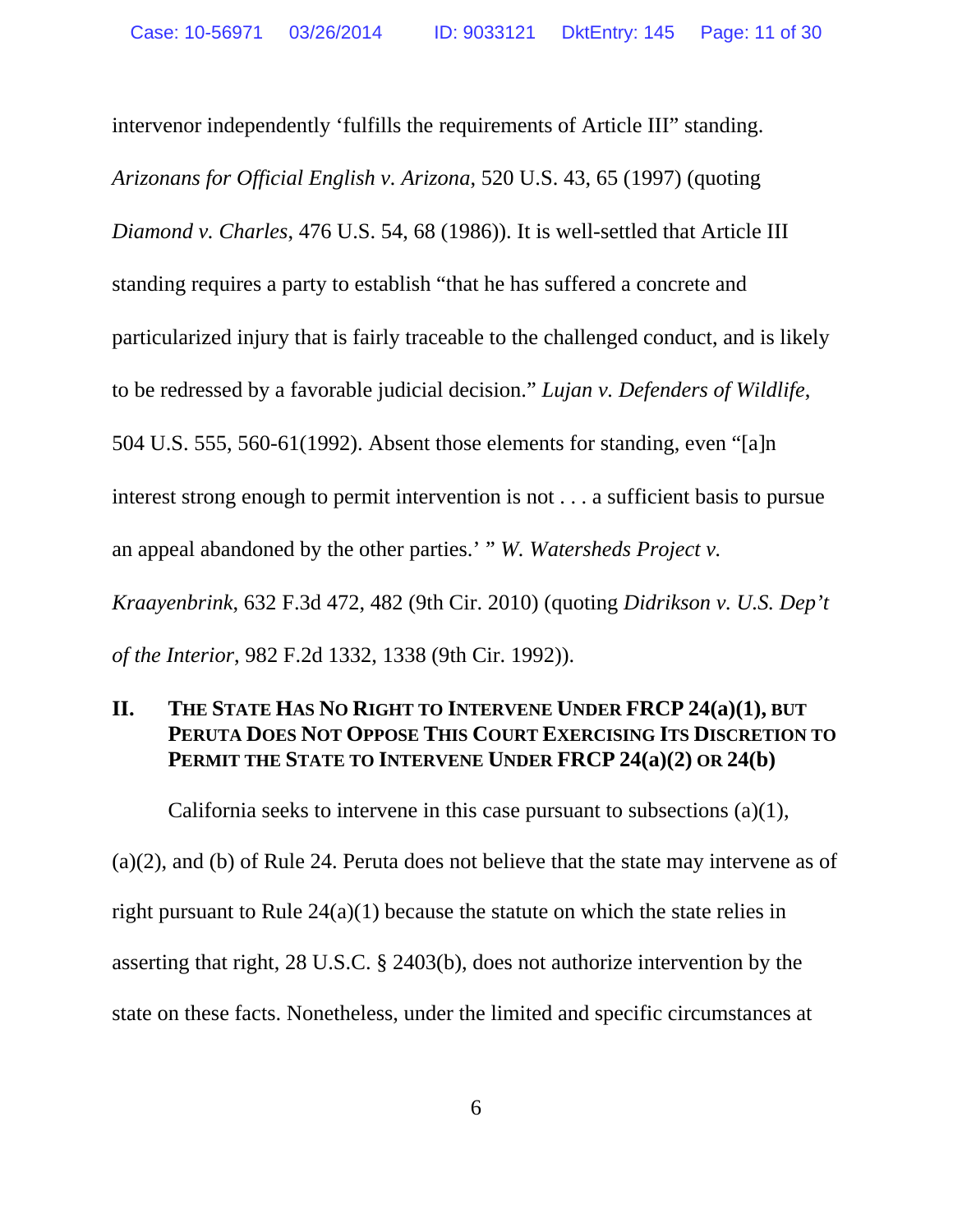hand, Peruta does not object to this Court exercising its discretion to permit the

state to intervene pursuant to subsections (a)(2) or (b) of Rule 24 to seek rehearing

en banc and/or certiorari.

Section 2403(b) provides, in pertinent part:

In any action, suit, or proceeding in a court of the United States to which a State or any agency, officer, or employee thereof is not a party, wherein the constitutionality of any statute of that State affecting the public interest is drawn in question, the court . . . shall permit the State to intervene . . . for argument on the question of constitutionality. The State shall, subject to the applicable provisions of law, have all the rights of a party and be subject to all liabilities of a party as to court costs to the extent necessary for a proper presentation of the facts and law relating to the question of constitutionality.

28 U.S.C. § 2403(b). Thus, by its plain terms, the statute grants a state the right to intervene only when neither the state nor "any agency, officer, or employee thereof" is a party to the litigation. *Id.* Because both the County of San Diego and Sheriff Gore, who are and always have been parties to this case, should be considered agencies, officers, or employees of the state for purposes of the function at issue, that requirement is not satisfied here.

Consistent with the Supreme Court's guidance in interpreting 18 U.S.C. § 1983, whether a sheriff is a representative of the state generally depends on the particular function at issue. *McMillian v. Monroe County, Ala.*, 520 U.S. 781, 785- 86 (1997); see also, e.g., S. Rep. No. 94-1379, at 5 (1976), *reprinted in* 1976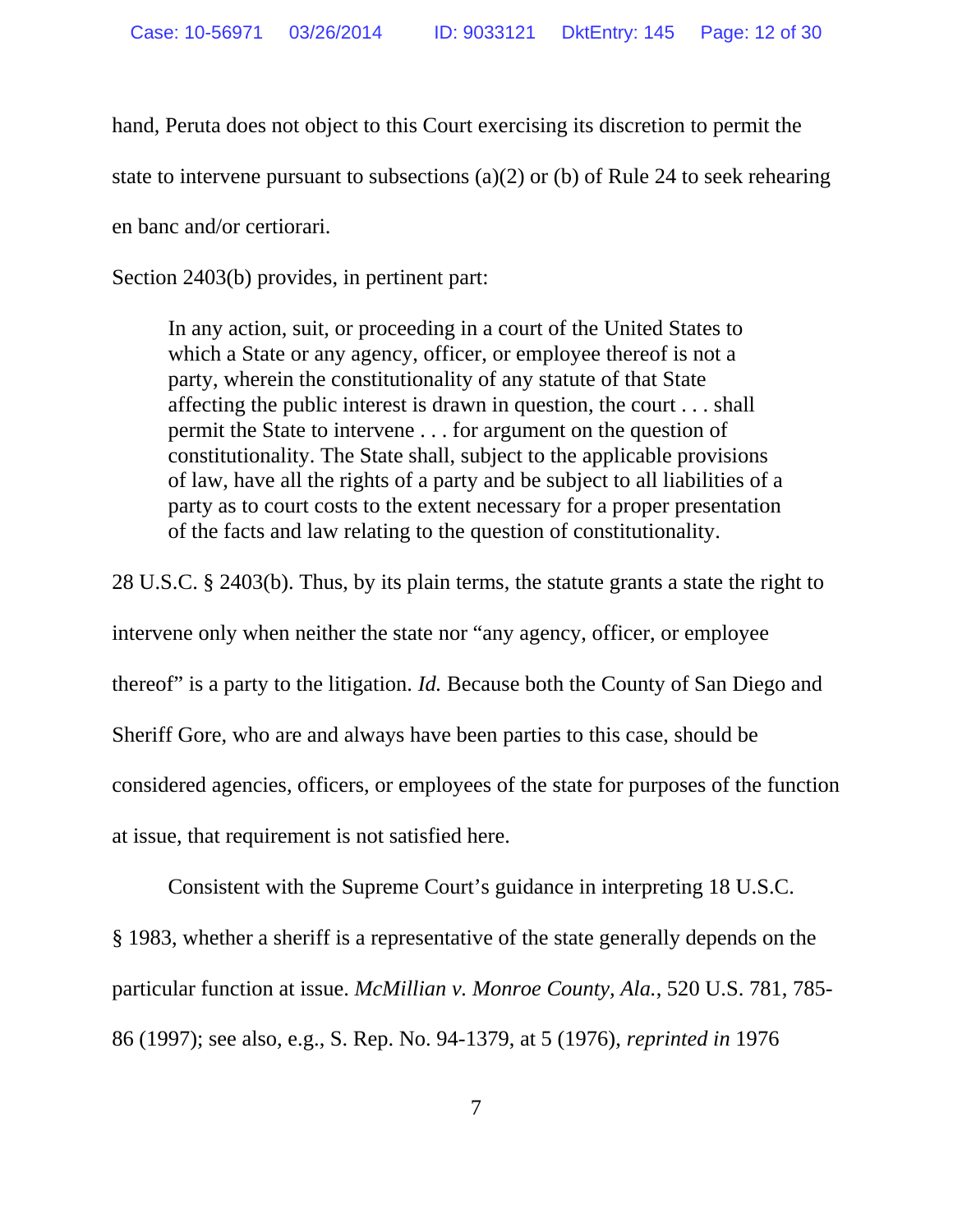U.S.C.C.A.N. 1988, 1992 (section 2403(b)"does not apply to suits against a State officer performing acts of purely local concern, but it does apply to local officers performing a State function"); *Speilman Motor Co. v. Dodge*, 295 U.S. 89 (1935). Consistent with the Supreme Court's guidance in interpreting 18 U.S.C. § 1983, whether a sheriff is a representative of the state generally depends on the particular function at issue. *See McMillian v. Monroe County, Ala.*, 520 U.S. 781, 785-86 (1997). In other words, it is a fact-specific inquiry.

Assessing the relevant facts, the Northern District of California has concluded that, in the specific context of issuing Carry Licenses under state law, sheriffs should be considered state actors for purposes of section 1983. *See Scocca v. Smith*, 912 F. Supp. 2d 875 (N.D. Cal. 2012) (holding that a "Sheriff [], when making decisions on granting or denying [Carry] licenses acts as a representative of the state, and not of the county"). Not only do the relevant state law provisions "clearly delineate a role for the state with respect to administration and oversight" of such licensing, but "the sheriff has the power to grant a license which conveys a right exercisable throughout the state and thus has a statewide effect." *Id.* at 883. Accordingly, here, too, Sheriff Gore is best understood as a state representative for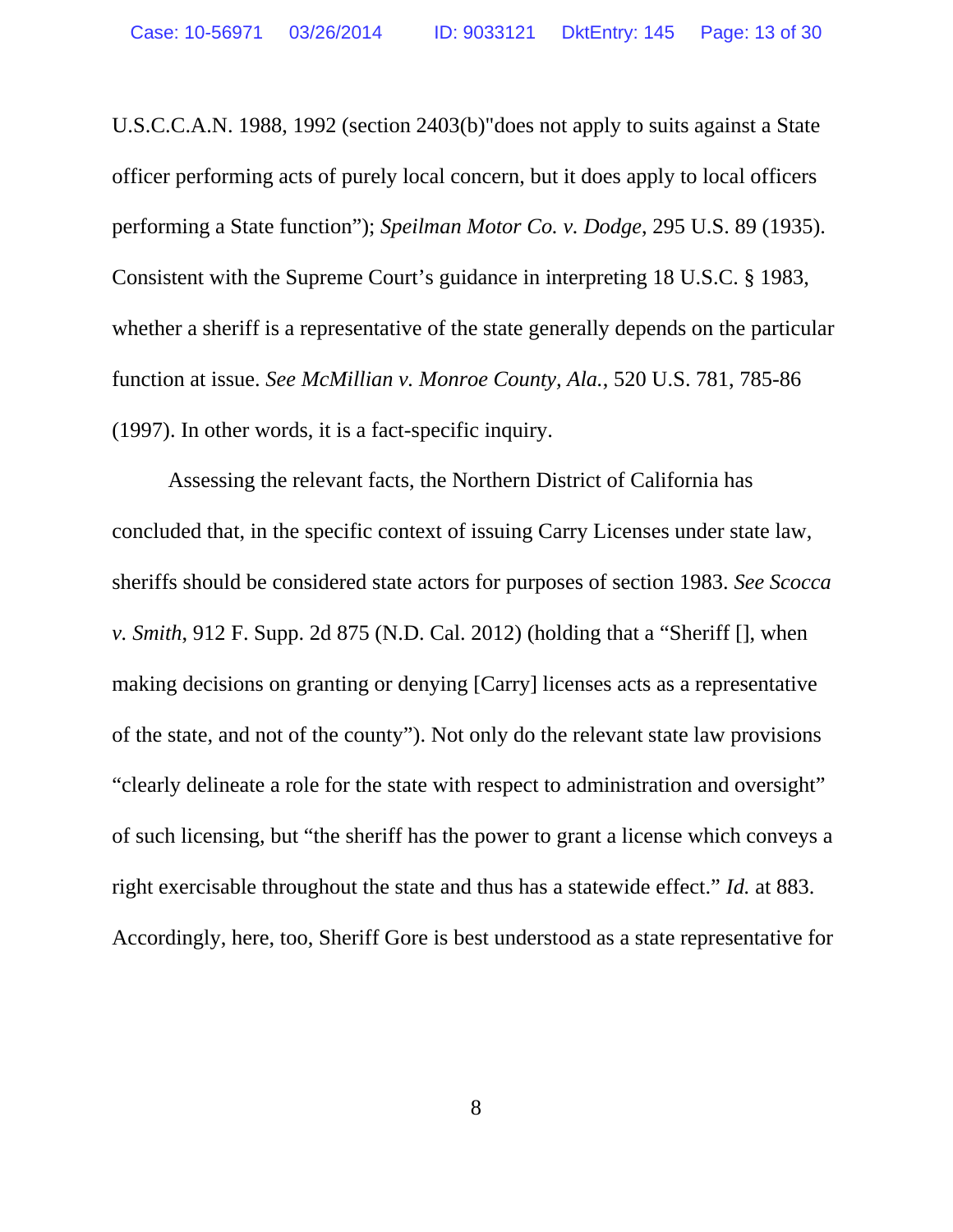purposes of the functions at issue.<sup>1</sup>

Because section 2304(b) gives the state a right to intervene only when no representative of the state is a party to the action, the state has no statutory right to intervene in this case, under it or Rule 24(a)(1) either. Peruta does not object, however, to this Court exercising its discretion to permit the state to intervene under subsection (a)(2) or (b) of Rule 24. Because the Sheriff has not granted the license sought either by Peruta or agreed to do so absent this case becoming final, there remains a live case or controversy in which the constitutionality of a particular application of a state statute has been called into question. *Cf. INS v. Chadha*, 462 U.S. 919 (1983). And under the specific and limited circumstances at

 $1$  To be sure, both this Court and the California courts have reached varying results on whether a sheriff is a state or a county actor under section 1983 depending on the particular function at hand, but these divergences are consistent with the very fact-specific nature of the inquiry. *Compare Streit v. County of Los Angeles,* 236 F.3d 552, 560 (9th Cir. 2001) (sheriff acts for the county "when administering the County's [jail] release policy); *Brewster v. Shasta County*, 275 F.3d 803, 811-12 (9th Cir. 2001) (sheriff acts for the county when investigating crimes); *Cortez v. County of Los Angeles*, 294 F.3d 1186, 1192 (9th Cir. 2002) (sheriff is a local, rather than a state, actor when administering county jail), *with Comm. for Immigrant Rights of Sonoma Cnty. v. Cnty. of Sonoma*, C 08-4220 RS, 2010 WL 2465030 (N.D. Cal. June 11, 2010) (sheriff is a state actor when detaining and arresting individuals for immigration violations); *Venegas v. Cnty. of Los Angeles*, 32 Cal.4th 820, 11 Cal.Rptr.3d 692, 87 P.3d 1 (2004) (sheriff is a state actor when performing law enforcement functions). As the *Scocca* court correctly concluded, in the circumstances of this case, the facts confirm that the specific function at issue, i.e., Carry License Issuance, is a state function, not a county one.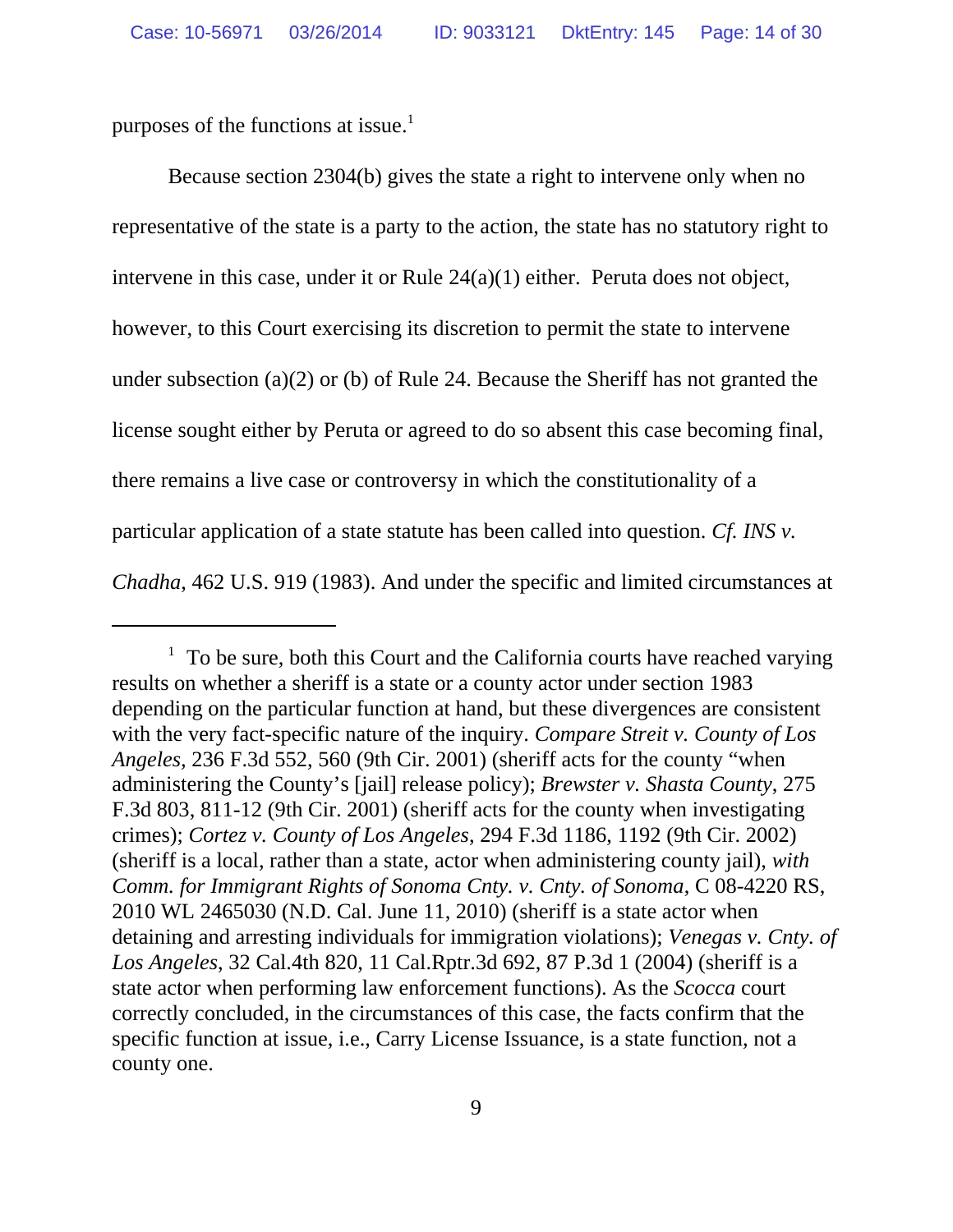hand—namely, a situation in which the state representatives in the case have only recently announced that they do not intend to pursue rehearing en banc or certiorari—Peruta does not dispute that, under this Court's precedent, the Court has discretion to permit the state to intervene to pursue rehearing en banc and/or certiorari and litigate the merits of the constitutional issue. *See Day v. Apoliona*, 505 F.3d 963 (9th Cir. 2007). Accordingly, Peruta does not object should the Court be inclined to permit the state to intervene under subsections  $(a)(2)$  or  $(b)(1)$ of Rule  $24.<sup>2</sup>$ 

### **III. THE BRADY CAMPAIGN'S MOTION SHOULD BE DENIED BECAUSE THE ORGANIZATION DOES NOT HAVE STANDING TO INTERVENE**

The Brady Campaign's motion to intervene should be denied for lack of standing. To establish associational standing on behalf of its members, the Campaign must establish that "[1] its members would otherwise have standing to sue [or intervene] in their own right, [2] the interests at stake are germane to the organization's purpose, and [3] neither the claim asserted nor the relief requested requires the participation of individual members in the lawsuit." *Friends of the*

<sup>&</sup>lt;sup>2</sup> To be clear, Peruta does not concede that the Court should grant the state's petition for rehearing en banc. Pursuant to the Court's March 5, 2014 Order, this response is intended to address only the limited question of whether the Court should grant the state's motion to intervene and permit it to file a petition for rehearing en banc. Should the Court do so, Peruta is prepared to permit a response to that petition if and when the Court requests one.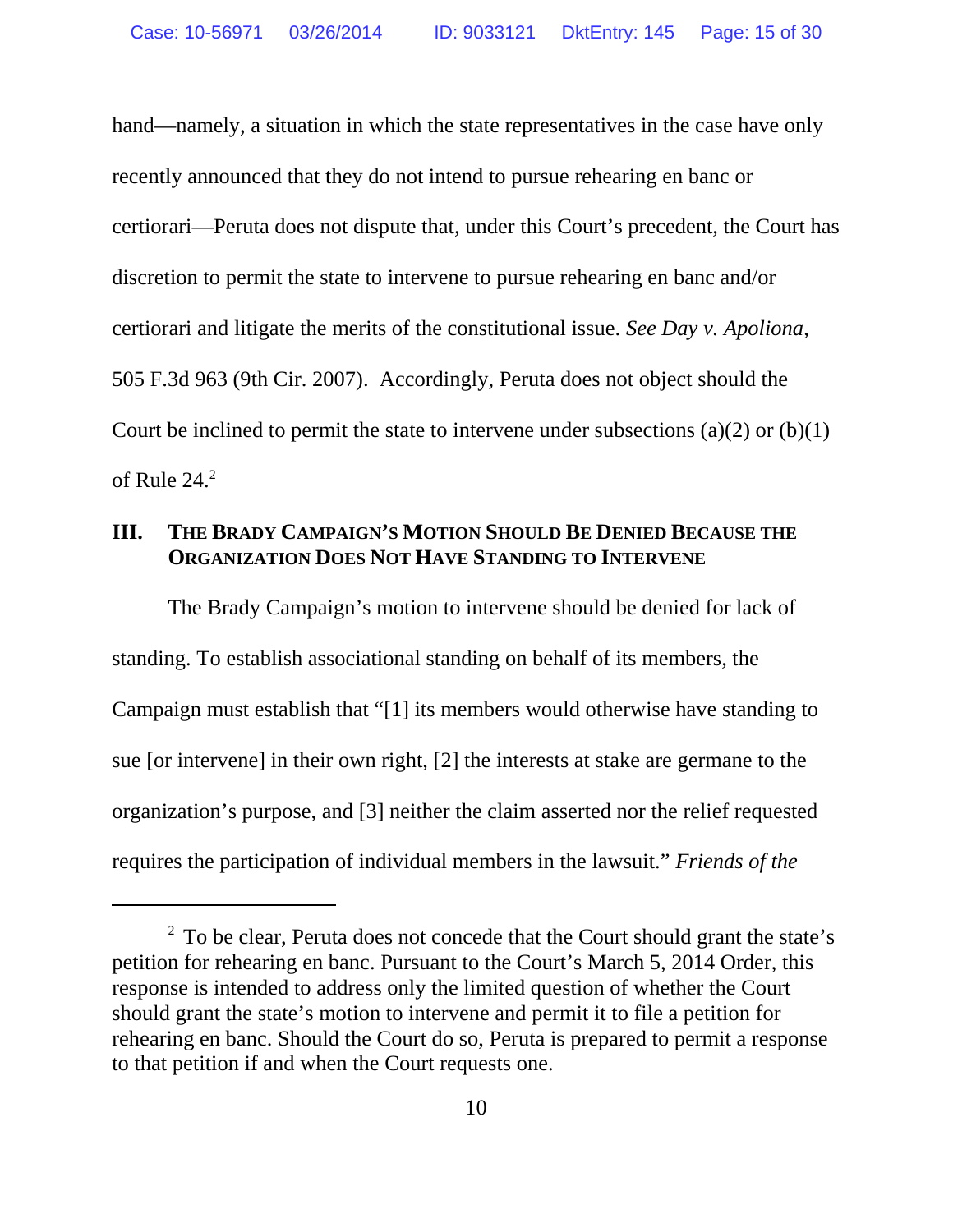*Earth, Inc. v. Laidlaw Envtl. Servs. (TOC), Inc.*, 528 U.S. 167, 181 (2000)

(bracketed numbers added). To satisfy the first of these requirements, the Campaign must establish that the panel's opinion "causes [its] members a concrete and particularized injury that is actual or imminent and is likely to be redressed by a favorable decision." *W. Watersheds Project*, 632 F.3d at 482. Nothing in the Campaign's conclusory motion comes close to demonstrating either.

### **A. Neither the Brady Campaign nor Its Members Have a Concrete and Particularized Harm that Is Actual or Imminent**

While an organization may assert the standing of its members, to do so, it must provide "specific allegations establishing that at least one identified member [has] suffered or would suffer harm." *W. Watersheds Project*, 632 F.3d at 483 (quoting *Summers v. Earth Island Inst.*, 555 U.S. 488, 498 (2009))*.* "Generalized harm . . . will not alone support standing." *Id*. To the contrary, where the allegations demonstrate that the alleged " 'impact on [the party] is plainly undifferentiated and 'common to all members of the public,' " allowing the party to proceed would be "inconsistent with 'the framework of Article III.' " *Lujan*, 504 U.S. at 575 (quoting *United States v. Richardson* 418 U.S. 166, 171, 176-77 (1974)). Because the declarations the Campaign has submitted to establish its members' standing rely solely on the kind of generalized and undifferentiated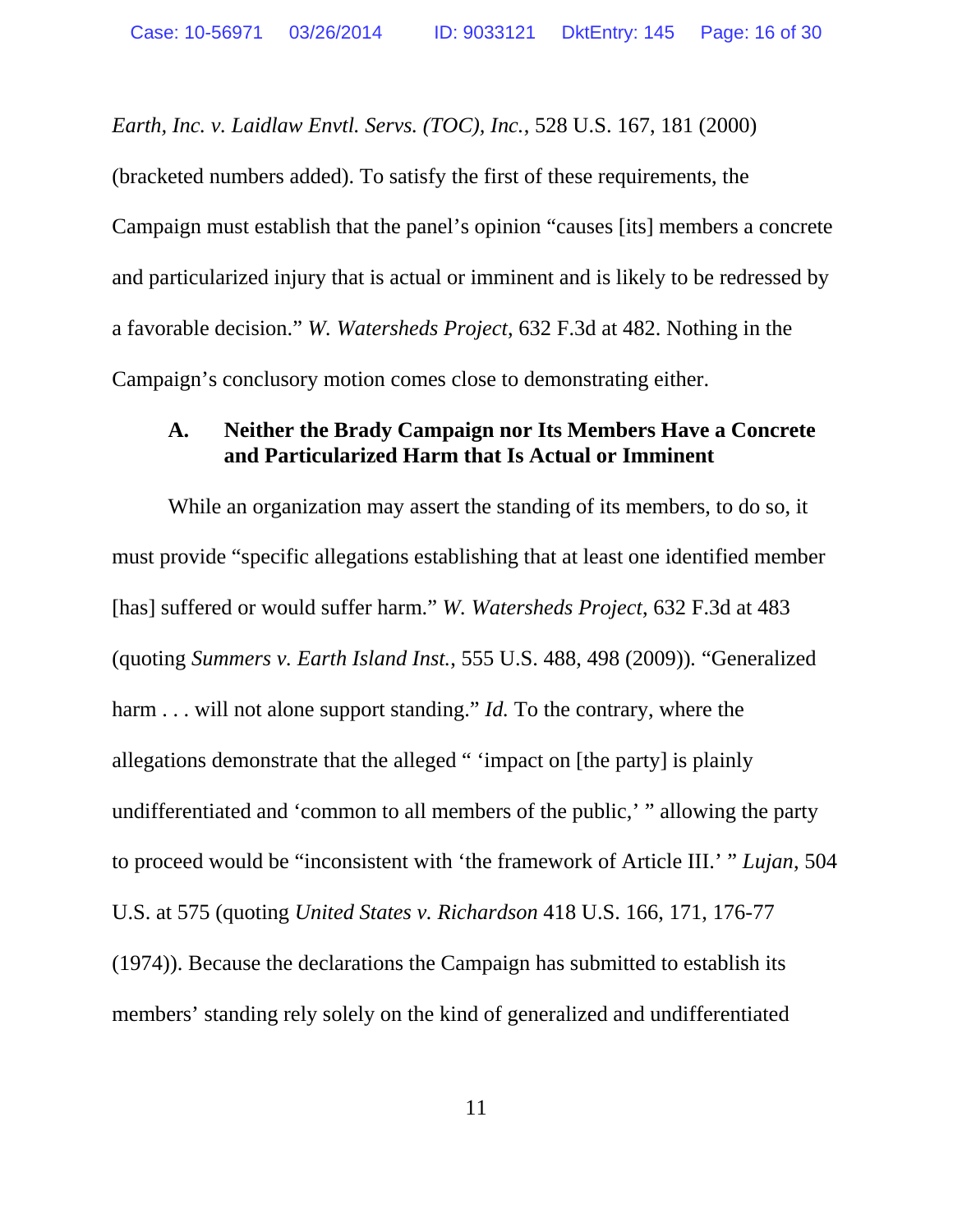harms that are inconsistent with Article III, the Campaign does not have standing to intervene in this matter.

The Campaign offers five declarations from members residing in San Diego. The declarations, more or less, complain of a perceived "increased risk of grave injury" and worries about "being subject to future gun violence because of the Court's decision." Mot. to Intervene 7. These vague and speculative "fears" are neither "concrete and particularized" nor "actual or imminent"; they instead involve precisely the kind of "abstract questions of wide public significance which amount to generalized grievances." *Carroll v. Nakatani*, 342 F.3d 934, 940 (9th Cir. 2003). In short, the Campaign's members assert only the most generalized fears of potential, future violence—the sort of purely speculative, nonconcrete injuries any member of the public who fears gun violence could raise. That is manifestly insufficient to establish a *particularized* injury. *See Lujan*, 504 U.S. at 562-567.

Indeed, the Campaign's claimed interest is much like that rejected in *Diamond v. Charles*, 476 U.S. 54 (1986), where a pediatrician sought to intervene in a challenge to the constitutionality of an abortion law. There, the doctor maintained that he had standing to intervene because if abortion procedures were limited, his "pool of potential fee-paying patients would be enlarged" and his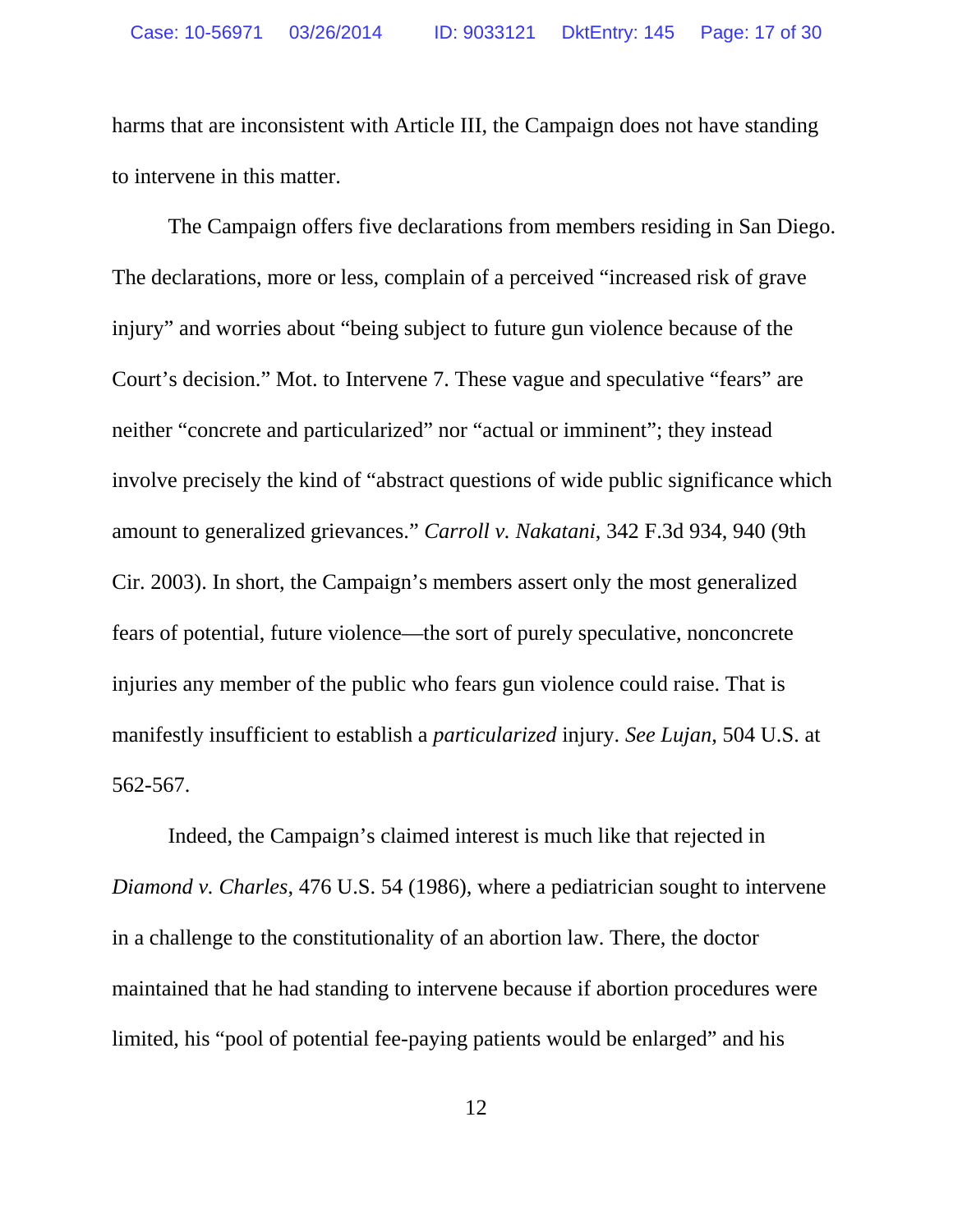practice would benefit financially. *Id.* at 66. The Court readily rejected this argument as pure speculation, explaining that the possibility "that such fetuses would survive and then find their way as patients to Diamond" was so tenuous as to be no connection at all. *Id.*

Here, too, the Campaign members' professed fears of falling victim to public gun violence as a result of this Court's decision are purely conjectural. Their concerns are based on such a long and tenuous chain of events that hardly a link can be made. For the injury they have alleged to materialize, at least the following would need to occur: (1) Striking Sheriff Gore's "good cause" requirement in fact encourages more people to apply for Carry Licenses; (2) those applicants are not denied a license for other reasons; (3) they actually carry their firearms in public pursuant to their license; (4) they engage in public gun violence; and (5) actually injure Campaign members, either accidentally or intentionally. Even if all of those things were to happen, moreover, the Campaign has identified nothing to suggest that the resulting violence would not have occurred but for the panel's decision. Such a speculative fear of injury is hardly "concrete," "particularized," "actual," or "imminent."

None of the cases the Campaign has cited suggests otherwise. For instance, the Campaign relies on *Duke Power Co. v. Carolina Environmental Study Group,*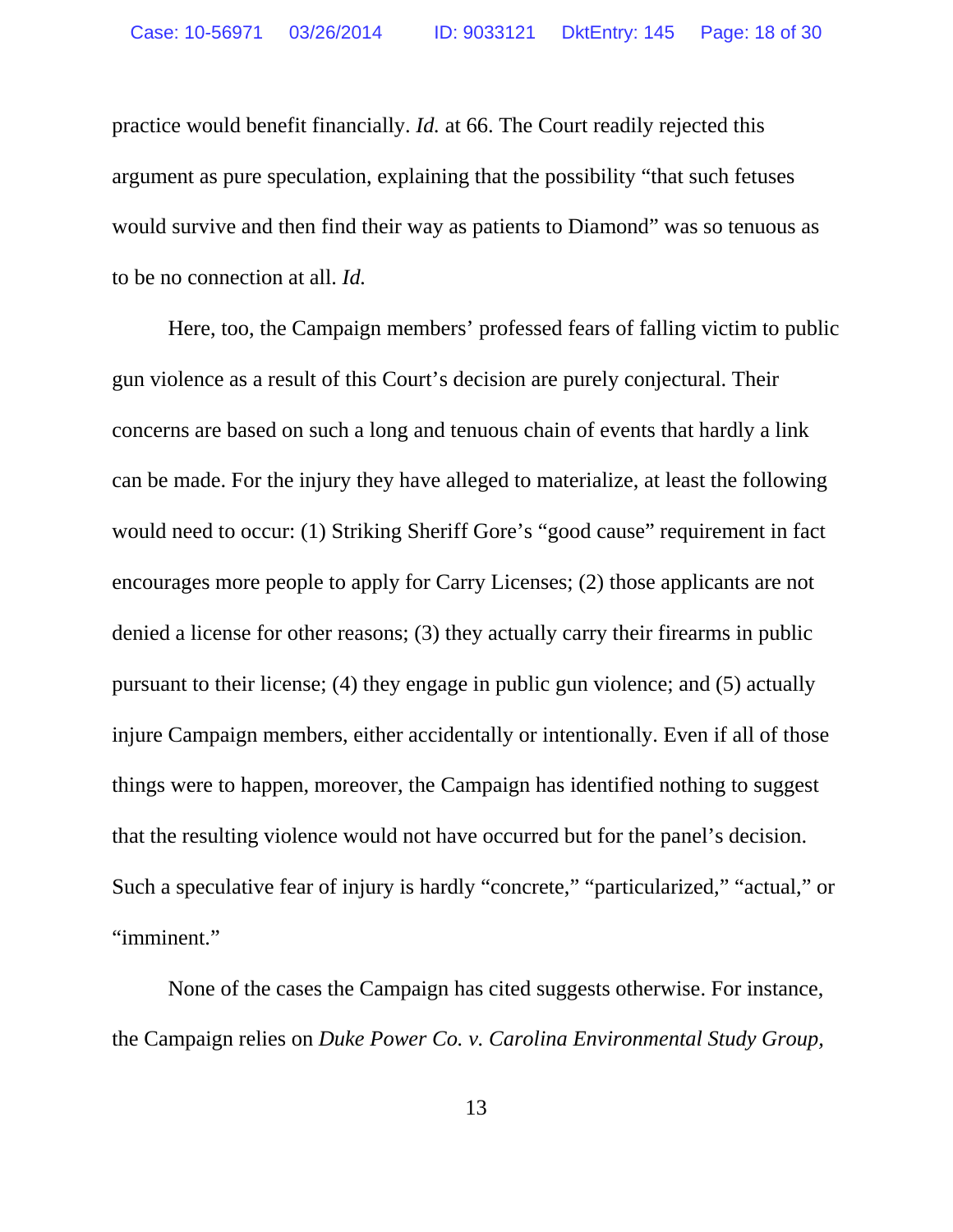*Inc.*, 438 U.S. 59 (1978), for the general proposition that a "governmental decision that increases the potential risk to future health and safety has been found to be sufficient to establish the standing inquiry." Mot. to Intervene 9. But the holding of *Duke Power* is not nearly so broad as the Campaign suggests. The case considered whether individuals who lived near the site of a proposed nuclear power plant had standing to challenge a statute relating to limitations on liability for nuclear accidents. Although the individuals presented a wide variety of allegations in their efforts to demonstrate standing, the Court accepted only a very narrow subset—namely, those relating to "immediate effects" that would result from the operation of a nuclear power plant in "proximity to [their] living and working environment." *Id.* at 72-73. The Court expressly declined to consider whether the individuals' more generalized and tenuous allegations of harm—i.e., harms that might result if some future nuclear accident were to occur—were "sufficiently concrete to satisfy" Article III. *Id.*

To the extent the Campaign members' fears resemble those raised in *Duke Power* at all, they clearly resemble those that the Court *declined* to consider. Like the appellants in *Duke Power*, they cannot say if or when the injury they fear is likely to materialize. Indeed, if anything, the allegations the Court declined to consider in *Duke Power* were *stronger* than those presented here, as the individuals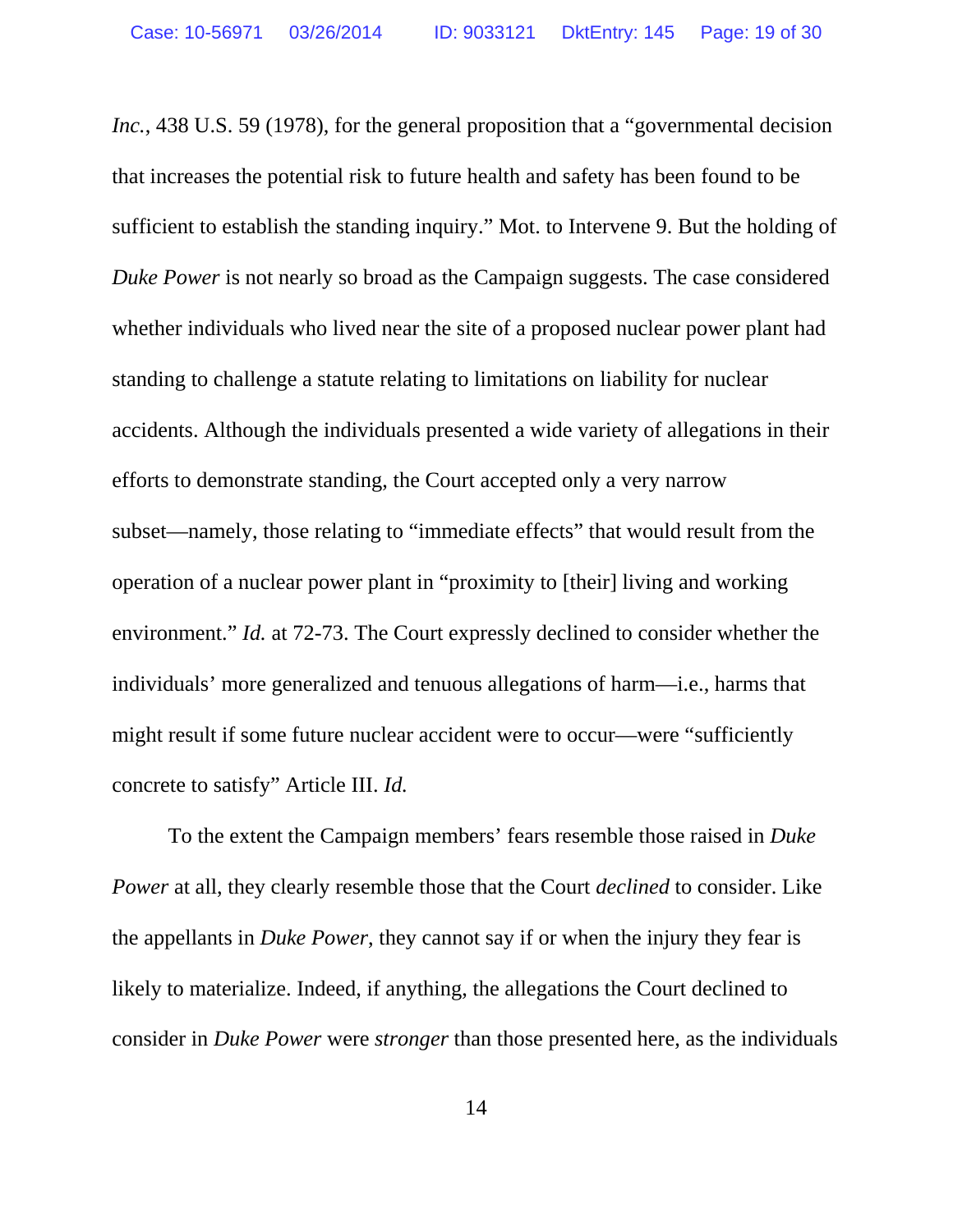in *Duke Power* could at least establish that *if* another meltdown occurred, they were likely to be harmed because of the proximity of their homes to the plant. *Id.* at 72-74. By contrast, the Campaign cannot identify what (if any) harm might arise, when it might happen, who might directly cause that harm, if they themselves would be injured, or even whether that harm could be traced to the striking of Sheriff Gore's "good cause" policy.

The Campaign also seeks to analogize this case to *Harris v. Board of Supervisors, Los Angeles County*, 366 F.3d 754 (2004), *see* Mot. to Intervene 8, but, once again, the Campaign misconstrues the case on which it relies. There, the plaintiffs introduced evidence that they relied on a county health care system that was facing cutbacks, closing one hospital and reducing beds at another. *Id.* at 757, 762. They had also demonstrated that the county already had difficulty providing plaintiffs themselves with access to timely care. *Id.* at 762. The link between the proposed cuts and the harm was easily identifiable, actual, and imminent—nothing like the vague, generalized claims of potential harm the Campaign makes.

The Campaign fares no better with its alternative contention that its members face "a risk of potential future *property damage* that can be traced to potential, future conduct" resulting from this case. Mot. to Intervene 9 (citing *Covington v. Jefferson Co.*, 358 F.3d 626, 638 (9th Cir. 2004); *C. Delta Water*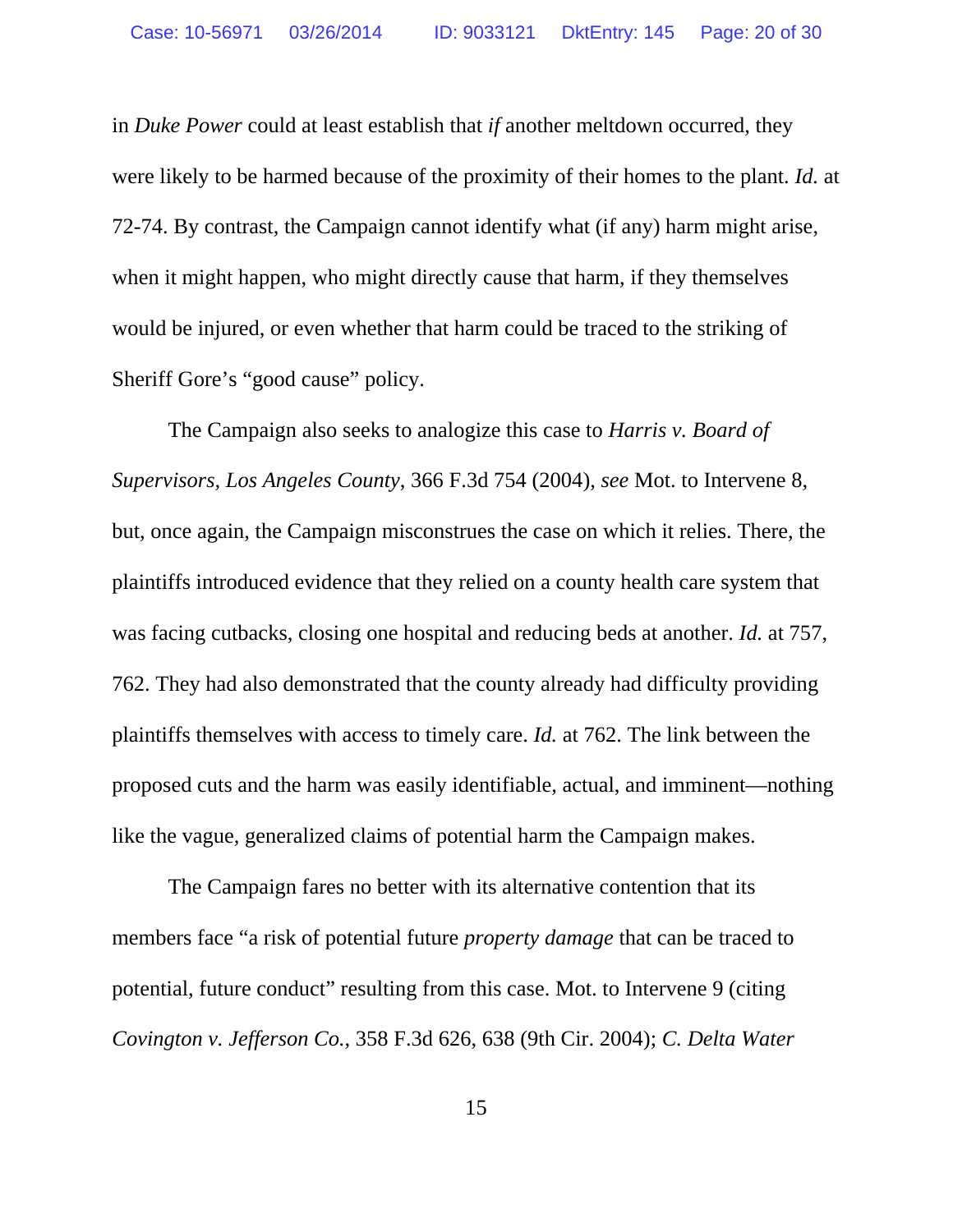*Agency v. United States*, 306 F.3d 938, 947-50 (9th Cir. 2002) (emphasis added)). Once again, the cases the Campaign cites are hardly helpful to its cause.

The plaintiffs in *Covington v. Jefferson Co.* had standing to pursue claims under the Resource Conservation and Recovery Act and the Clean Air Act against "a landfill directly across the street" from their home. 358 F.3d at 633. As to their RCRA claims, the Covingtons established "a *concrete* risk of harm" because they made a "factual showing of fires, of excessive animals, insects, and other scavengers attracted to uncovered garbage, and of groundwater contamination" that threatened real harm to the plaintiffs and their property. *Id.* at 638. And regarding their CAA claims, the Covingtons submitted actual evidence of the "leakage of white goods" from the landfill, posing a "credible threat of risks to their home." *Id.* at 641. In both cases, the Covingtons established a concrete risk to their property based on *actual evidence* of harms caused by the landfill's actions.

In *Central Delta Water Agency*, the individual plaintiffs had standing to challenge a government plan to discharge reservoir water, increasing the salinity of local river water and harming the plaintiffs' crops. 306 F.3d 938, 943, 947 (9th Cir. 2002). There, the plaintiffs pointed to the government's own prediction that it would regularly violate approved water salinity standards during peak-irrigation months. *Id.* at 948-49. They also cited a neutral report documenting the effects of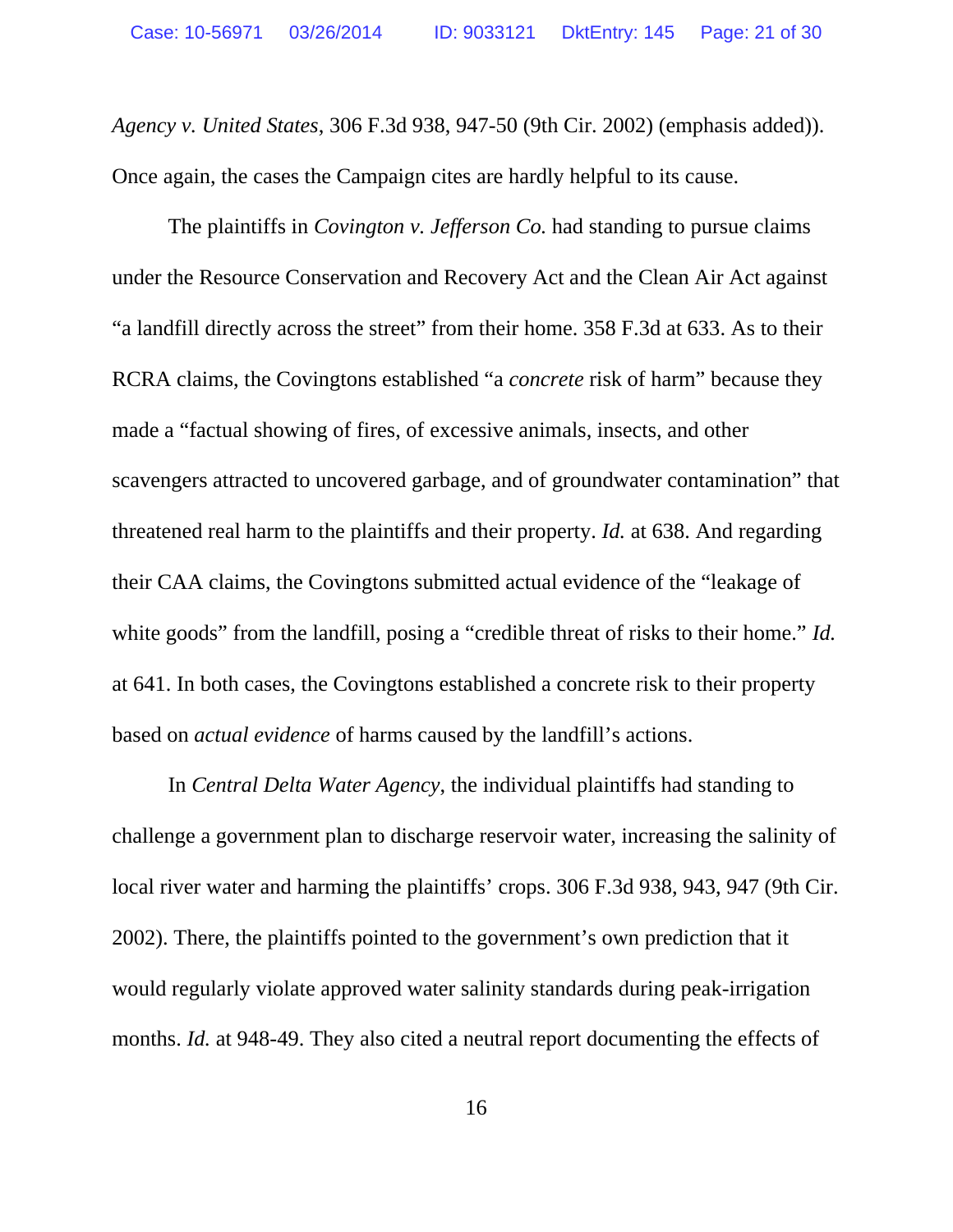over-salinated water on various crops and evidence that their own harvests had been damaged due to increased salinity. *Id.* at 949. Like the *Covington* plaintiffs, they could establish a "significant likelihood" that *their property* would be injured if the challenged action continued unabated. And they could identify the actual harm that would befall them.

Here, by contrast, the Campaign makes no showing that striking Sheriff Gore's restrictive "good cause" policy poses a "concrete risk" to its members. The Campaign has identified nothing whatsoever to suggest that *those particular individuals* would face any increased risk of injury as a result of a more liberal policy for issuing Carry Licenses. To the contrary, the Campaign has alleged nothing more than that its members share the same generalized interests as all members of the public in the outcome of this case. Accordingly, there is simply no identifiable harm to the Campaign, its members, or their property that can be credibly traced to the Court's decision in this case.

In any event, even if the kind of generalized public harm allegations on which the Campaign relies were sufficient to establish standing (and they are not), there is nothing to establish that a change in Sheriff Gore's Carry License issuing scheme will increase the potential for public gun violence. The Campaign's one verifiable claim—that "[o]verturning the San Diego CCW policy will lead to more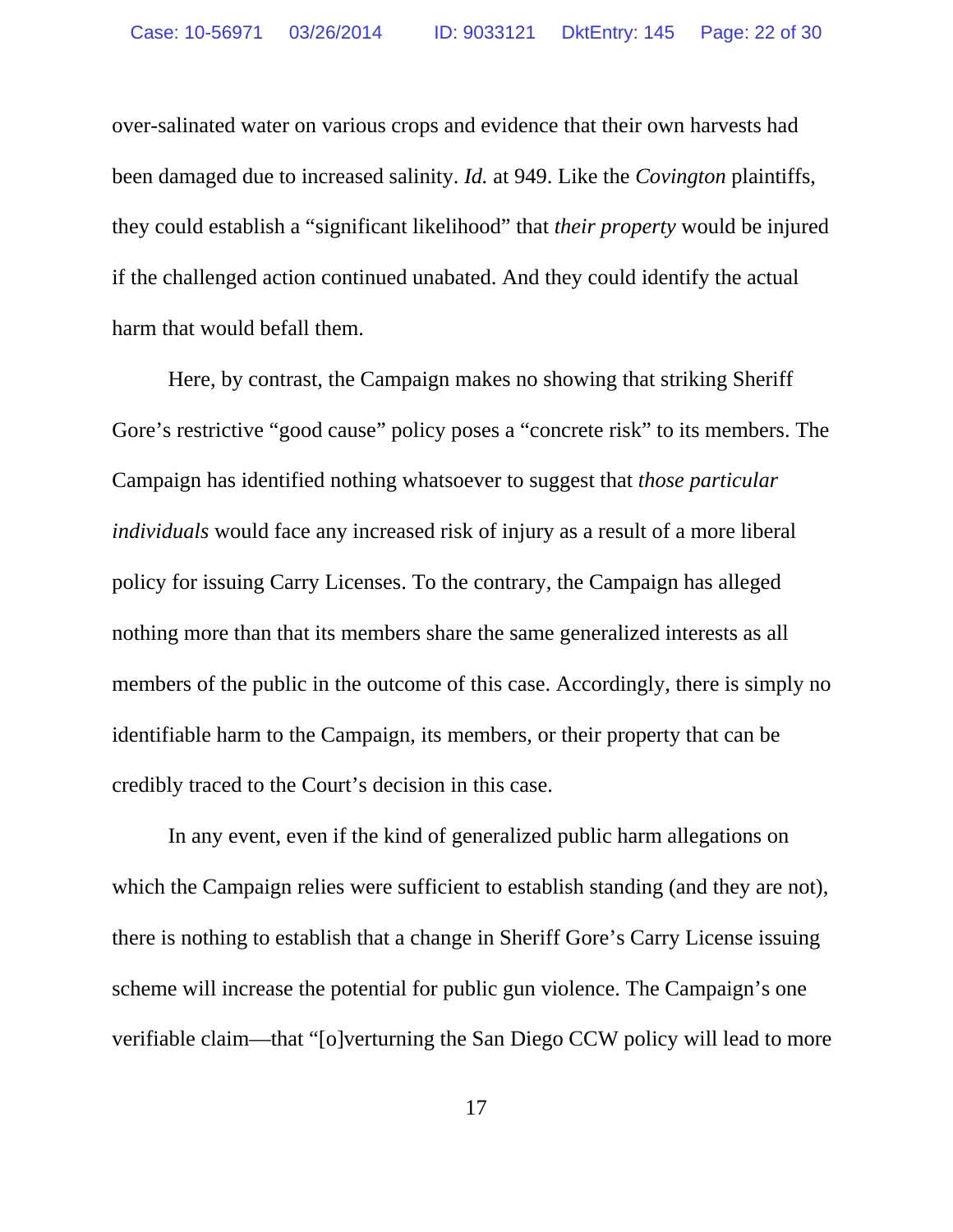San Diegans carrying concealed and loaded firearms in public," Mot. to Intervene 9-10—does not establish that there will be a greater chance of public violence. Any such assertion is contrary to the record, which establishes that the liberalized issuance of Carry Licenses has either no effect or a reducing effect on the crime rate. Reply Br. at 20-21. As Professor Carlisle E. Moody declared:

[T]hirty-seven states have enacted laws entitling responsible adults to have gun carry permits. . . . Gun ban advocates . . . predicted that those states would have vastly higher murder rates as a result of these laws. It is unnecessary to examine these predictions beyond noting that they have been proven false by subsequent crime statistics. To date, those statistics have shown . . . homicide as further fallen, not risen, in the states that adopted such laws. The liberalization of gun carrying laws may or may not be the cause for the decline . . . , but what is certain is it *did not cause* widespread or even minor increases in crime.

ER, Vol. II, Tab 22 at 249:18-250:1; *see also* ER, Vol. II, Tab 23 at 260:2-7; Vol. III, Tab 26 at 340:2-16. "Indeed, years of statewide data gathered from Minnesota, Michigan, Ohio, Louisiana, Texas, and Florida—all of which treat self-defense to be a good cause for [Carry Licenses]—shows that people with such permits are *much more law-abiding* than the general population." ER, Vol. III, Tab 26 at 340:2-6. And studies have shown that broad concealed carry licensing does not cause widespread or even minor increases in crime. *See* ER, Vol. II, Tab 22 at 249:22-250:21. That evidence was not refuted by Sheriff Gore.

The Campaign deceptively alleges that "[f]rom May 2007 to the present,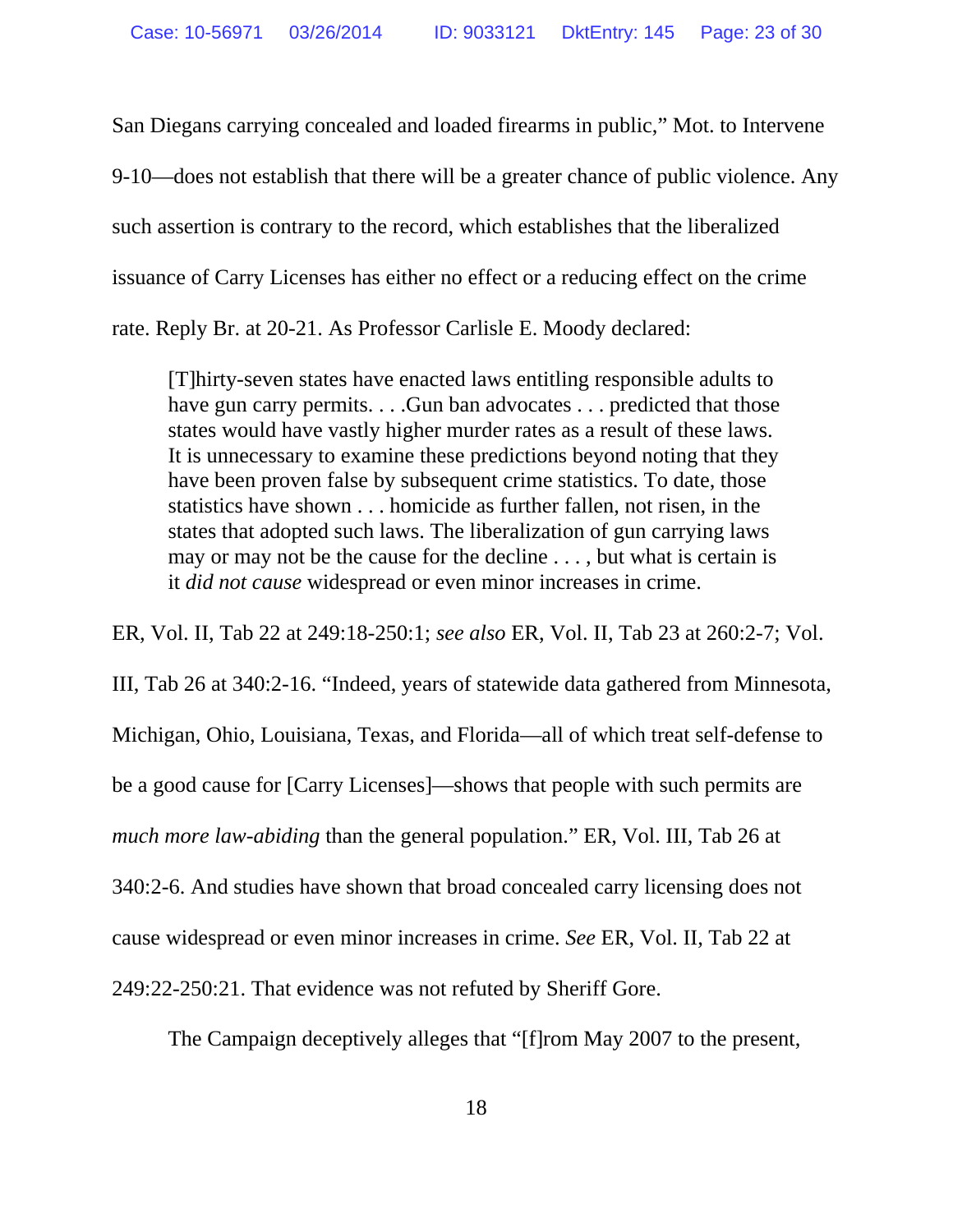there have been 465 incidents of non-self defense killing by CCW holders in 33 states and the District of Columbia<sup>3</sup> resulting in 622 deaths." Mot. to Intervene 2 n.2. But this report was already discredited by Peruta and his amici as it amounts to nothing more than "write-ups of Google searches, omit[s] crucial details---such as the fact that the licensee was determined to have acted in lawful self-defense, or (in the rare case of licensee misconduct) the misconduct had nothing to do with the carry permit, but took place in the home." ER, Vol. III, Tab 26 at 340:8-11. Simply put, the Campaign has not (and cannot) make an actual showing of a credible threat to public safety—let alone such a threat sufficiently specific to its own members to establish the concrete, particularized, and imminent injury in fact that Article III requires.

### **B. Reversal of the Court's Decision Will Not Redress the Brady Campaign's Alleged Injury**

Even assuming that the generalized affidavits the Campaign has submitted established injury in fact, that injury would not be redressed by reversal of the panel's decision because reversal would merely reinstate Sheriff Gore's "broad discretion" to require (or not to require) a showing of enhanced "good cause" for

<sup>&</sup>lt;sup>3</sup> Interestingly, "[i]t is common knowledge  $\dots$  that with very rare exceptions licenses to carry pistols have not been issued in the District of Columbia for many years and are virtually unobtainable." *Bsharah v. United States*, 646 A.2d 993, 996 n.12 (D.C. Cir. 1994).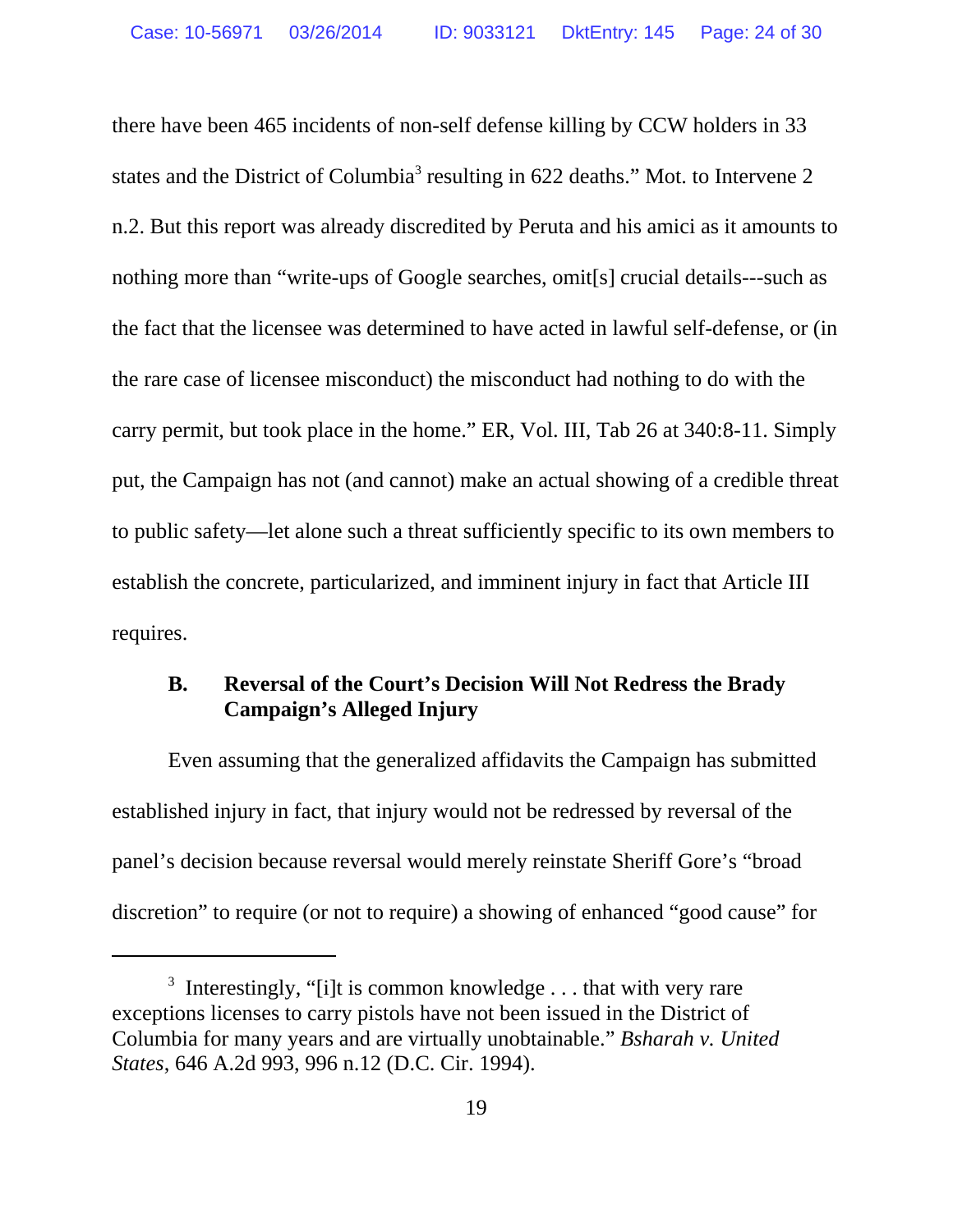the issuance of a Carry License. Accordingly, whether the Campaign's alleged "harm" would be redressed would depend entirely on whether Sheriff Gore were to decide to continue to require that applicants show more than a desire to exercise their right to self-defense to obtain a Carry License—a decision the sheriff is not required to make. Moreover, even if Sheriff Gore were to restore his enhanced "good cause" requirement, any of his successors could eliminate it. And neither the Campaign nor any of its members could bring suit to compel the sheriff to exercise his or her discretion to enact or implement any particular "good cause" policy.

For all of these reasons, the Campaign lacks standing to intervene in this matter, and its motion should accordingly be denied.

### **III. CPCA/CPOA'S FOOTNOTE SUGGESTIONS THAT THE COURT TREAT ITS IMPROPER EN BANC PETITION AS A REQUEST TO INTERVENE DOES NOT CONSTITUTE A TIMELY MOTION; IF IT IS ENTERTAINED, IT SHOULD BE DENIED**

Peruta opposes CPCA/CPOA's suggestion that the Court should treat its improper en banc petition as a "request to intervene as parties." Pet. for Rehr'g En Banc, Dkt. 121-1, at 2 n.2. "A motion to intervene must be served on the parties as provided in Rule 5 of the Federal Rules of Civil Procedure. The motion must state the grounds for intervention and be accompanied by a pleading that sets out the claim or defense for which intervention is sought." Fed. Rules Civ. Proc. 24(c). It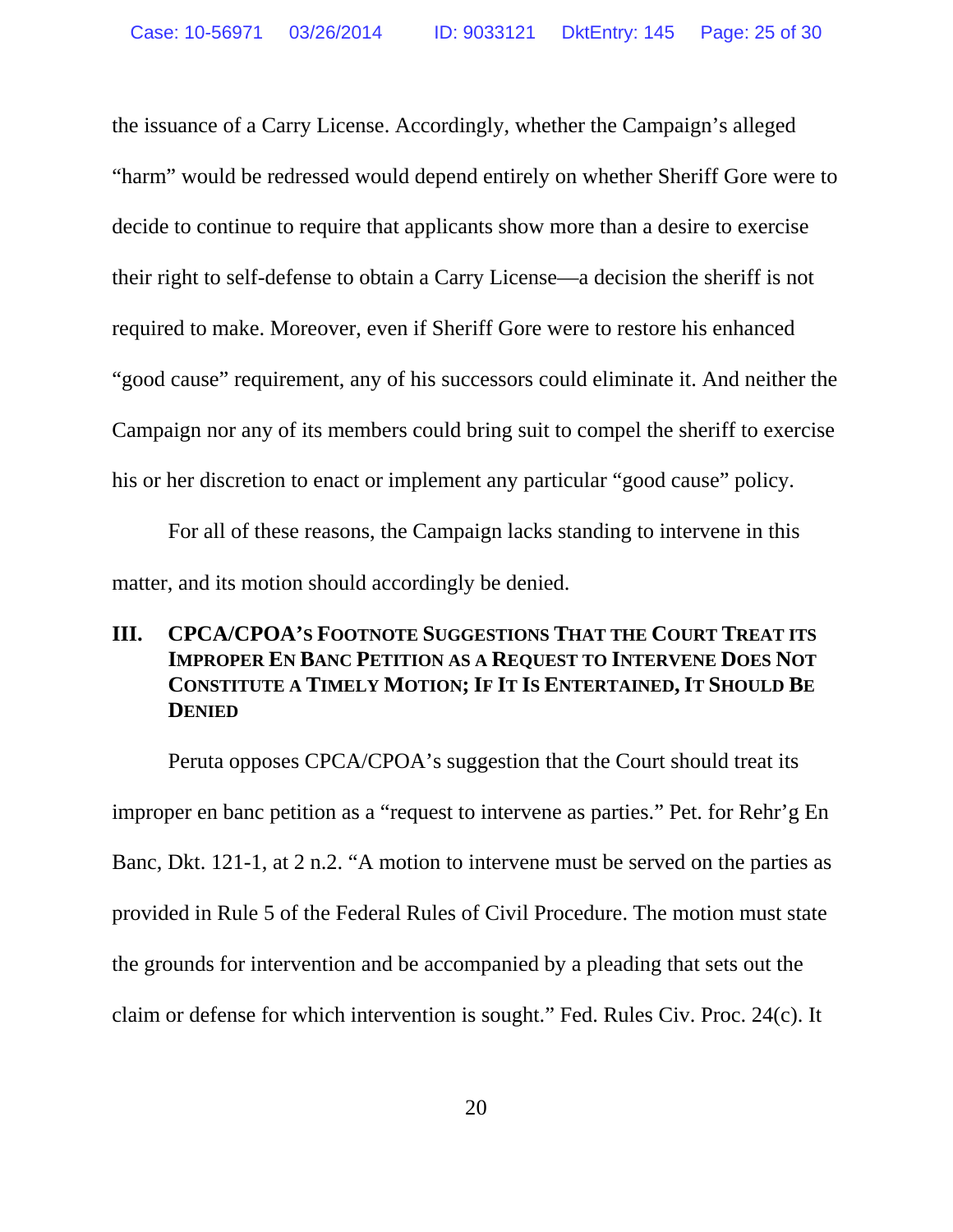is error for a court to permit a stranger to the action to participate in the action absent a formal motion for intervention. *Spangler v. Pasadena City Bd. of Educ.*, 552 F.2d 1326, 1329 (9th Cir. 1977). CPCA/CPOA's footnote request to intervene fails to meet even minimum motion requirements, and thus intervention should be denied.

First, Peruta is not aware of any attempt by either CPCA/CPOA or its counsel to notify him of their intention to file a motion to intervene. Second, CPCA/CPOA's request does not inform the Court of Peruta's position or even provide an explanation regarding any efforts made to contact him, as required by this Court's rules. *See* Cir. Advisory Comm. Note to Rule 27-1. And third, the footnote request describes the grounds for intervention with hardly enough particularity for Peruta to weigh CPCA/CPOA's request and to determine whether and how to support or oppose it. Fed. Rules App. Proc.  $27(a)(2)(A)$ .

Even if a request for intervention inserted by way of footnote into an en banc petition is sufficient, the CPCA/CPOA's "motion" should be denied because it barely mentions the requirements of permissive intervention—and it comes far from meeting them. In its entirety, the request to intervene reads:

To the extent the Court finds that CPCA and CPOA must be a party in order to submit this petition, CPCA and CPOA request that this Court construe this petition to also be a request to intervene as parties. See,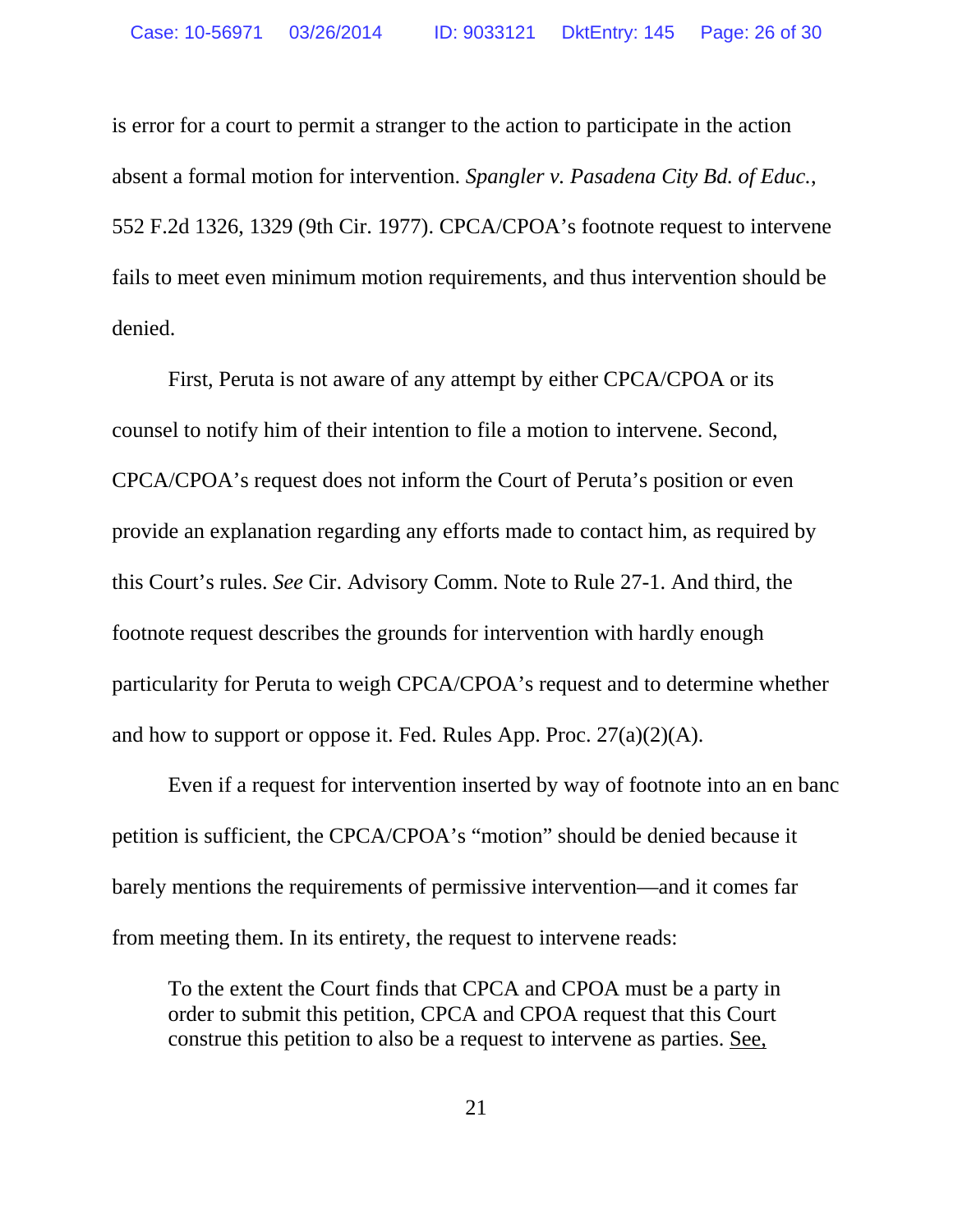e.g., Fed. Rules Civ. Proc., Rule 24 (permissive intervention may be permitted to "a federal or state governmental officer or agency" when there is "(A) a statute or executive order administered by the officer or agency; or (B) any regulation, order, requirement, or agreement issued or made under the statute or executive order." The members of CPCA and CPOA include Police Chiefs and some Sheriffs within the State, who are charged with the statutory duty to evaluate and issue permits to carry concealed weapons pursuant to California law. Therefore, these Associations are directly affected in their administration and implementation of applicable State regulations, and intervention is justified.

Pet. for Rehr'g En Banc, Dkt. 121-1, at 2, n.2.

Neither CPCA nor CPOA are "federal or state governmental officer[s] or agenc[ies]" permitted to intervene under Rule  $24(b)(2)$ .<sup>4</sup> As private professional associations, they are not tasked with the "administration and implementation of applicable State regulations" as they claim. *See* Fed. R. Civ. Proc. 24(b)(2). They provide no authority that such organizations may seek permissive intervention on behalf of governmental officers or agencies that are so tasked. And they do not even argue that they have standing to take the place of a party to pursue an appeal. *Arizonans for Official English*, 520 U.S. at 65. Nor is there any readily obvious

<sup>4</sup> While neither organization filed a Corporate Disclosure Statement, Peruta understands that both are private, professional organizations. The CPCA/CPOA's motion does not suggest otherwise. And the organizations' descriptions of their purposes, membership, and Board of Directors suggest they are not government agencies, but private associations. *See California Police Chiefs Association* (Mar. 25, 2014), californiapolicechiefs.org; *California Peace Officers Association* (Mar. 25, 2014), cpoa.org.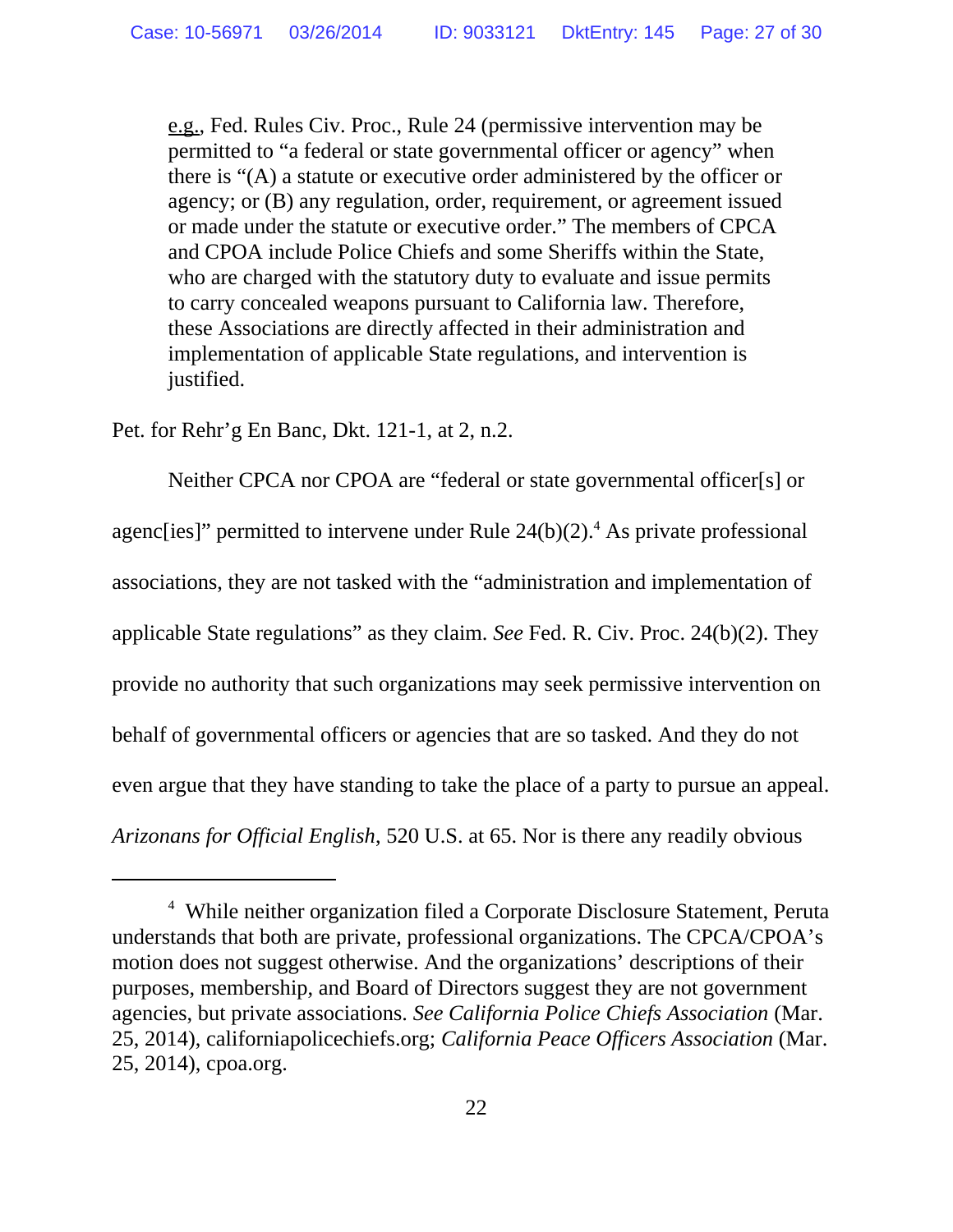theory under which they would; to the contrary, any attempt to allege standing likely would suffer from all the same flaws as the Campaign's vague and generalized allegations. In short, the CPCA/CPOA's request to intervene as a party falls far short of establishing that its intervention is appropriate in this case. It should be denied.

#### **CONCLUSION**

For the foregoing reasons, the Court should deny the Brady Campaign's motion to intervene, and either declare deficient or deny CPCA's and CPOA's *attempt* to intervene. Although the Court should deny the State of California's motion insofar as it seeks to intervene as of right under Federal Rule 24(a)(1), Peruta does not object to the Court exercising its discretion to permit the State to intervene under Rule 24(a)(2) or 24(b).

Date: March 26, 2014 MICHEL & ASSOCIATES, P.C.

s/ C.D. Michel C.D. Michel *Attorney for Plaintiffs-Appellants*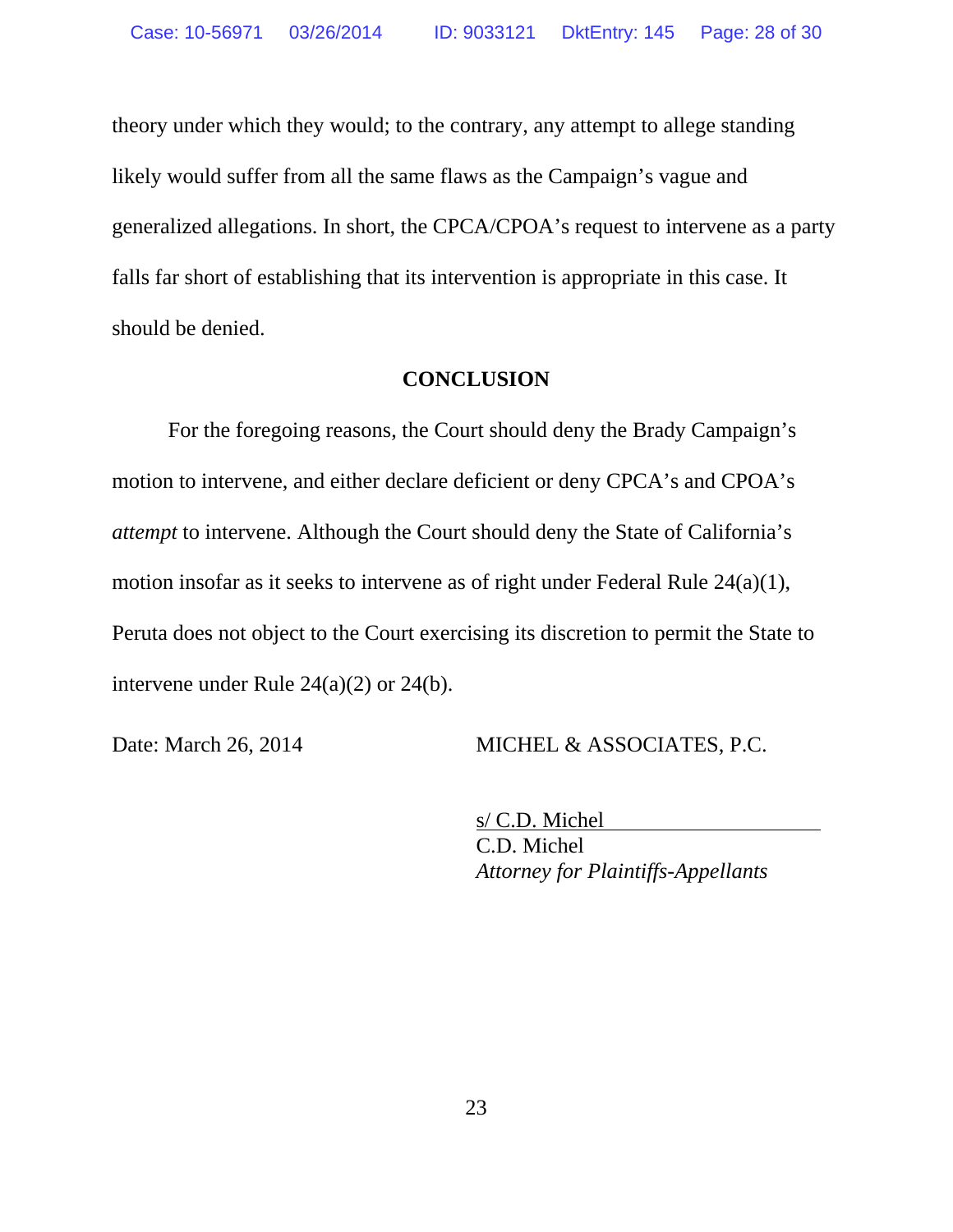### **CERTIFICATE OF COMPLIANCE**

I hereby certify that **APPELLANTS' OPPOSITION TO MOTIONS FOR LEAVE TO INTERVENE BY THE STATE OF CALIFORNIA PURSUANT TO FRCP 24(a)(1) AND BY THE BRADY CAMPAIGN TO PREVENT GUN VIOLENCE; AND OPPOSITION TO CALIFORNIA POLICE CHIEFS ASSOCIATION AND CALIFORNIA PEACE OFFICERS ASSOCIATION FOOTNOTE REQUEST TO INTERVENE** complies with this Court's order of March 5, 2014, limiting the parties to 6,000 words to respond to motions to intervene. According to the word count feature of the word-processing system used to prepare the brief, it contains 5647 words, exclusive of the table of contents, table of authorities, and any attached certificates of counsel.

I further certify that the attached brief complies with the typeface requirements of Rule 32(a)(5) and the type style requirements of Rule 32(a)(6). It was prepared in a proportionately spaced typeface using 14-point Times New Roman font in WordPerfect X5.

Date: March 26, 2014 MICHEL & ASSOCIATES, P.C.

s/ C.D. Michel C.D. Michel *Attorney for Plaintiffs-Appellants*